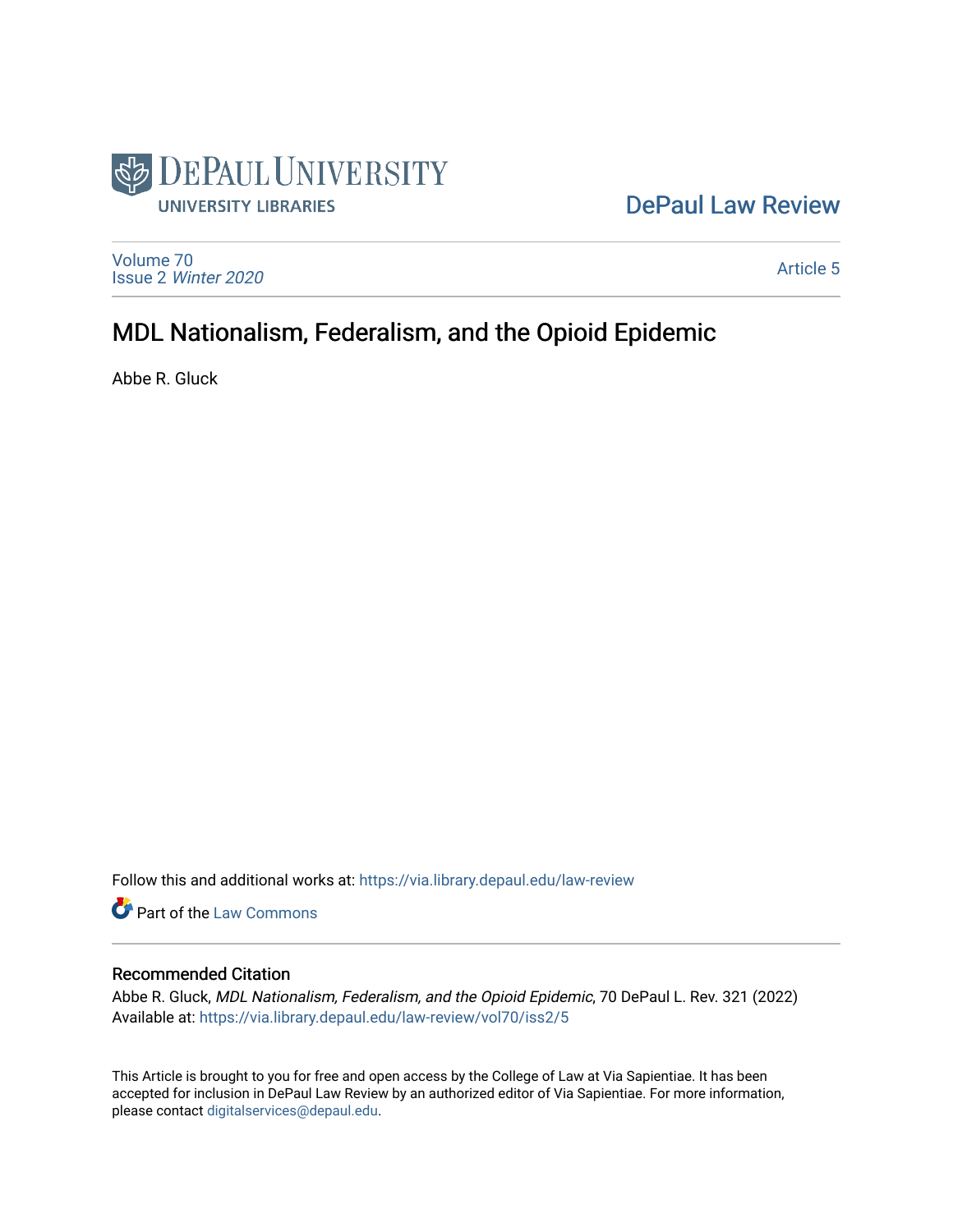## **MDL NATIONALISM, FEDERALISM, AND THE OPIOID EPIDEMIC**

## *Abbe R. Gluck*<sup>1</sup>

#### I. INTRODUCTION

Multidistrict litigation (MDL) is a nationalist animal in a federalist system. It is a pragmatic, creative and modern response to the needs of litigation in today's national economy. As such, MDL has become something of a force against the litigation federalism that is at the core of traditional civil procedure. This should come as no surprise. In many ways, that's the point.

Although not the intent of the original drafters of the MDL statute, 28 U.S.C. § 1407,2 today, MDLs are formed to centralize into a single federal court for resolution nationwide suits that often are not amenable to class action. Of course, class actions are often not possible due to a key feature of federalism itself: differences across state law. And almost all "mega" MDLs<sup>3</sup> of this nature hold out as their goal "global" peace"—a settlement of *all* pending suits, including suits filed in *state courts* and so outside of the MDL. In this push for settlement, the gravitational force of large MDLs often pulls state actors and state cases into the federal courts' domain regardless of the formalities of state-by-state jurisdiction and with little attention to state-law variations.

This essay aims to focus new attention on MDL nationalism and federalism. Is MDL's emergence as a nationalist workaround to a fed-

<sup>1.</sup> Alfred M. Rankin Professor of Law and Faculty Director, Solomon Center for Health Law and Policy, Yale Law School (currently on leave with the White House Counsel's Office; all of the author's work on this article was completed prior to government service and the views expressed are the author's own). Special thanks to Elizabeth Burch, Luther Strange, Ken Feinberg, Jim Tierney, Judith Resnik, all of the Clifford organizers and participants, and my wonderful students, Bardia Vaseghi, Simone Seiver, Timur Akman-Duffy, and Sherry Tanious.

<sup>2. 28</sup> U.S.C. § 1407 (2018); Multidistrict Litigation Act of 1968, Pub. L. No. 90-296, 82 Stat. 109 (1968) (codified at 28 U.S.C. § 1407 (2018)); *see also* Andrew D. Bradt, *"A Radical Proposal": The Multidistrict Litigation Act of 1968*, 165 U. PA. L. REV. 831, 840 (2017) ("The [drafters] did not intend MDL . . . to be a stand-in should the mass-tort class action ultimately prove to be unviable.").

<sup>3.</sup> The types of cases centralized in MDLs run the gamut from securities, employment, and antitrust to products liability, sales practices, and common disasters. My focus is on "mega" MDLs—ones with 1,000 or more cases—because they are the ones exerting pressure on the system, but the ways in which they do so can likewise impact smaller proceedings.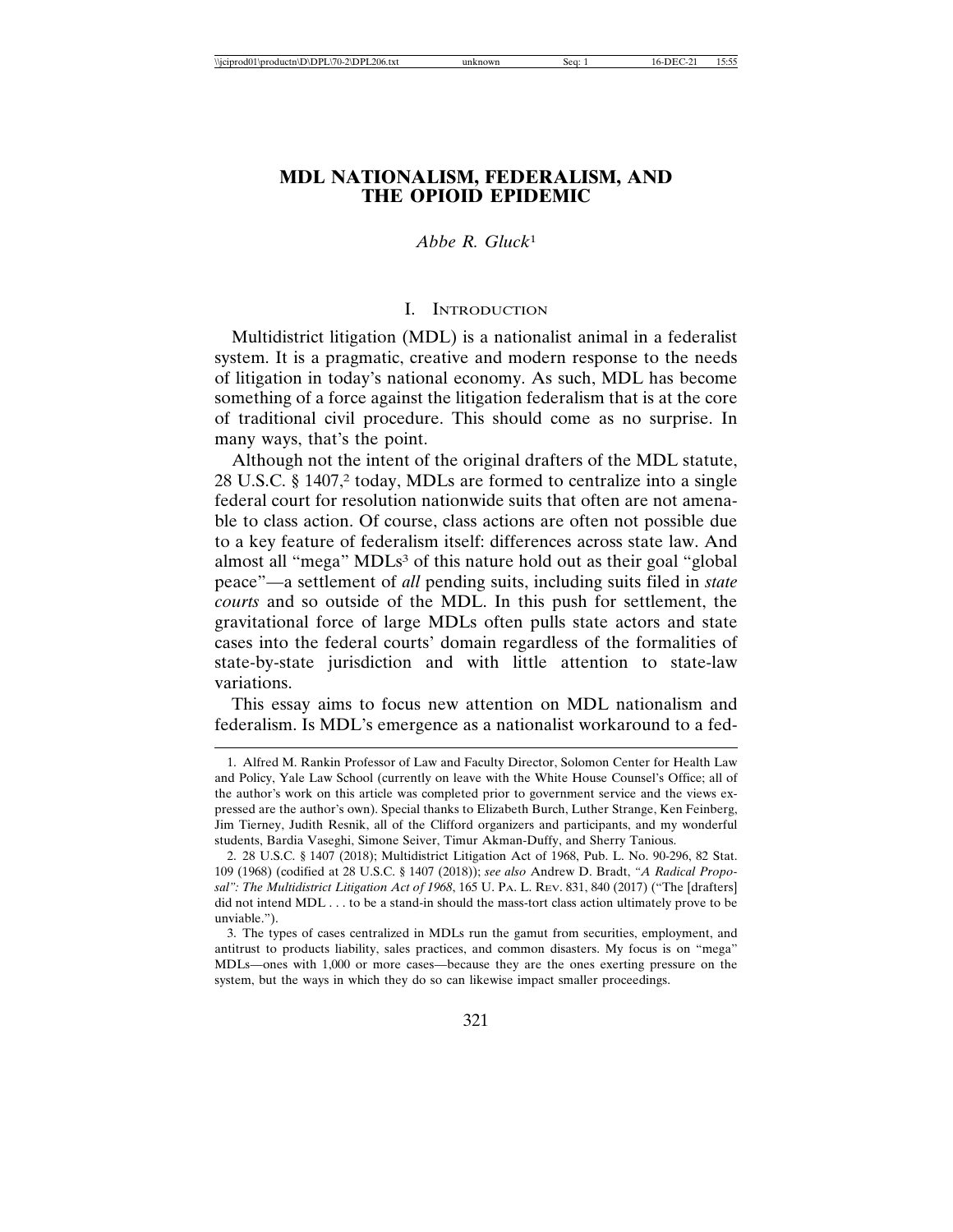eralist litigation system a symptom of broader cracks in the way traditional procedure applies (or fails to adequately apply) to modern problems? And is this particular type of workaround—which has developed organically through generous judicial bending of the MDL statute and the Federal Rules—the way we want the system to evolve? Would a more formal change—such as a new statute, perhaps one that thinks about aspects of federalism we might wish to preserve—be preferable?

Only a few years ago, MDL was the best kept not-so-secret in civil procedure, known well to insiders but little known to mainstream litigation and procedure scholars. Even as MDL cases grew to comprise some forty percent  $(!)$  of the federal docket<sup>4</sup>—a truly shocking statistic considering that many lawyers hardly know what MDL is—scholarship remained limited,<sup>5</sup> and MDLs largely remained absent from law school casebooks and teaching.<sup>6</sup> The last few years changed that, with a wave of important scholarship<sup>7</sup> (also coinciding with the fiftieth anniversaries of the class action rule, Federal Rule of Civil Procedure (FRCP) 23, and the MDL statute) and high-profile litigation utilizing the MDL's tools and creative options.8

No litigation has had a higher profile or brought more federalism issues into high salience than *In re Opiates*, 9 the MDL centralizing some 2,800 cases that comprise the bulk of the litigation arising out of the national opioid crisis, together with the constellation of more than

6. For the limited casebook attention to MDLs, see, e.g., OWEN M. FISS & JUDITH RESNIK, ADJUDICATION AND ITS ALTERNATIVES 593–94, 96–98 (2003); JACK H. FRIEDENTHAL ET AL., CIVIL PROCEDURE: CASES AND MATERIALS 380–82 (11th ed. 2013); GEOFFREY C. HAZARD, JR. ET AL., PLEADING AND PROCEDURE: CASES AND MATERIALS 320–21 (11th ed. 2015); LINDA J. SILBERMAN ET AL., CIVIL PROCEDURE: THEORY AND PRACTICE 311, 979, 1111–12 (4th ed. 2013); STEPHEN N. SUBRIN ET AL., CIVIL PROCEDURE: DOCTRINE, PRACTICE, AND CONTEXT 1074 (5th ed. 2016).

7. More recent scholarship includes, for example, Andrew D. Bradt, *Something Less and Something More: MDL's Roots as a Class Action Alternative*, 165 U. PA. L. REV. 1711, 1712 (2017); Andrew D. Bradt & D. Theodore Rave, *The Information-Forcing Role of the Judge in Multidistrict Litigation*, 105 CAL. L. REV. 1259 (2017); Alexandra D. Lahav, *A Primer on Bellwether Trials*, 37 REV. LITIG. 185 (2018); Adam S. Zimmerman, *The Bellwether Settlement*, 85 FORDHAM L. REV. 2275 (2017).

8. *See, e.g.*, Transfer Order, *In re* Juul Labs, Inc., Mktg., Sales Practices, & Prods. Liab. Litig., No. 3:19-md-02913-WHO (J.P.M.L. Oct. 2, 2019); Transfer Order, *In re* Gen. Motors, LLC Ignition Switch Litig., MDL No. 2543 (J.P.M.L. June 9, 2014).

9. Transfer Order, *In re* Nat'l Prescription Opiate Litig., No. 1:17-md-02804-DAP (J.P.M.L. Dec. 12, 2017).

<sup>4.</sup> Judith Resnik, *"Vital" State Interests: From Representative Actions for Fair Labor Standards to Pooled Trusts, Class Actions, and MDLs in the Federal Courts*, 165 U. PA. L. REV. 1765, 1767 (2017).

<sup>5.</sup> The work of Elizabeth Burch is a major exception. *See, e.g.*, Elizabeth Chamblee Burch, *Disaggregating*, 90 WASH. U. L. REV. 667 (2013); Elizabeth Chamblee Burch, *Group Consensus, Individual Consent*, 79 GEO. WASH. L. REV. 506 (2011).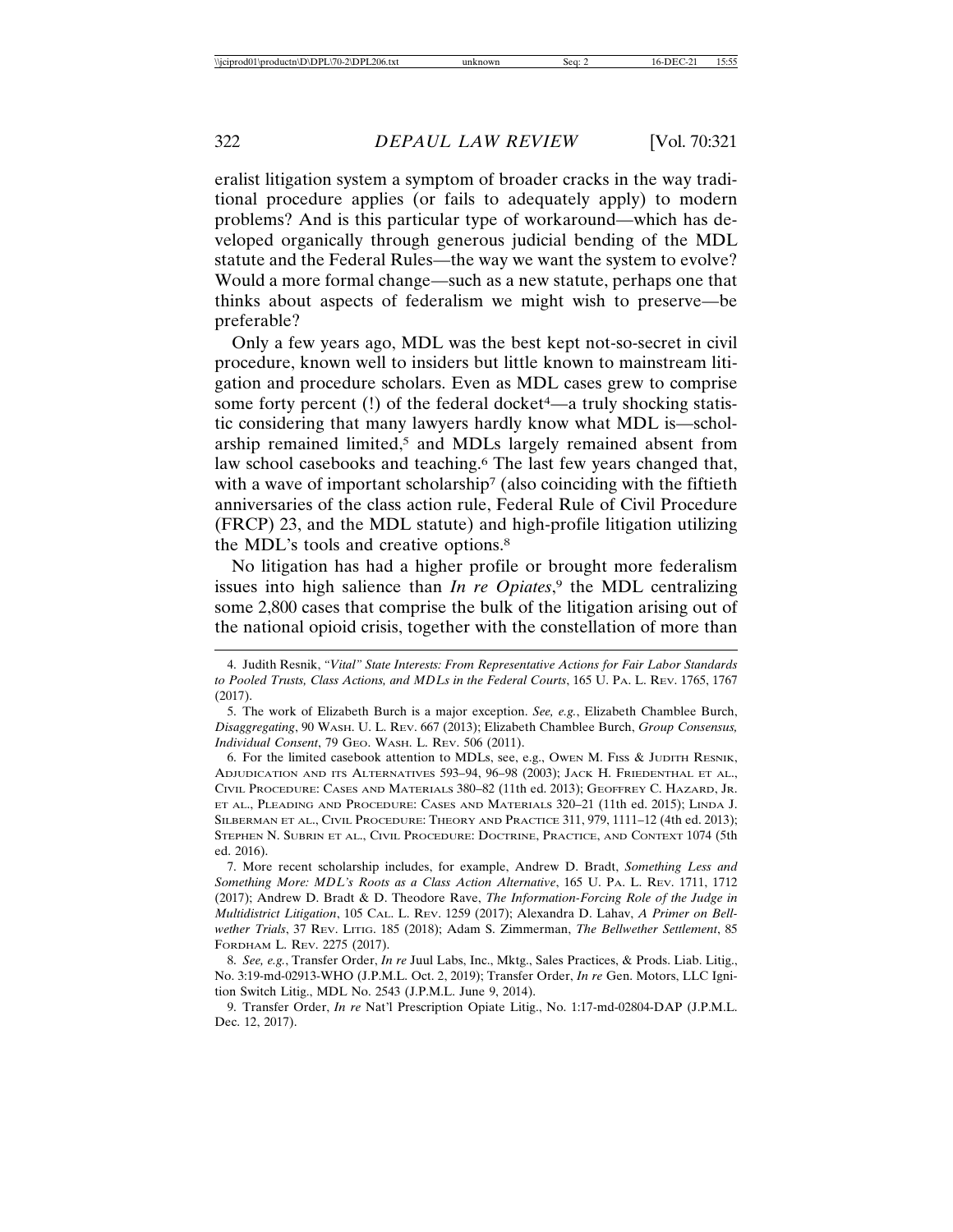500 state-court and municipality opioid lawsuits running in parallel across the country.10

The opioid litigation offers the starkest example yet of the challenges and opportunities that our federalist and overlapping system poses for litigation on a national scale—and also for subsequent settlement and preclusion. State Attorneys General (AGs), state courts, state laws, state governments, state localities all come into play. So too do our other court systems and national actors, including the Department of Justice, tribal courts, and the bankruptcy courts.

Forty-nine state AGs have filed a case against at least one party involved in the MDL.11 All of them are in state court.12 More than 2,000 localities, on the other hand, have filed in federal court—and so are now in the MDL—empowered by attorneys willing to bring their cases on a contingency-fee basis and emboldened to proceed on their own by memories of the massive 1990s tobacco litigation, after which some states gave localities short shrift.13 In *Opiates*, localities are mostly using private attorneys to represent them in federal court, while their own public state legal actors—their AGs—proceed in their separate state court systems.

For the most part, only the localities who actually filed in federal court want to be there. As such, the MDL has been punctuated by various disputes brought by other actors over efforts to remand cases to state court or keep them there in the face of removal motions. For example, the Cherokee Nation had initially sued in tribal court, but that suit was dismissed for lack of jurisdiction. The Nation then sued in state court, and the case was removed to federal court.14 Today, more than eighty state and federally recognized Indian tribes are in

<sup>10.</sup> Brief of the Chamber of Commerce of the United States of America as *Amicus Curiae* in Support of Petitioner State of Ohio at 10, *In re* State of Ohio, No. 19-3827 (6th Cir. Sept. 6, 2019) [hereinafter Brief of Chamber of Commerce].

<sup>11.</sup> David Eggert, *Michigan Sues Opioid Distributors Under Drug Dealer Law*, U.S. NEWS & WORLD REP. (Dec. 17, 2019, 9:07 PM), https://www.usnews.com/news/politics/articles/2019-12- 17/michigan-sues-opioid-distributors-likens-to-drug-dealers ("Michigan [is] the 49th state to have filed some kind of legal action against the opioid industry. Only Nebraska has not.").

<sup>12.</sup> Brief of Chamber of Commerce at 10–11, *In re* State of Ohio, No. 19-3827 (6th Cir. Sept. 6, 2019).

<sup>13.</sup> *See, e.g.*, CAMPAIGN FOR TOBACCO-FREE KIDS ET AL., BROKEN PROMISES TO OUR CHIL-DREN: A STATE-BY-STATE LOOK AT THE 1998 TOBACCO SETTLEMENT 20 YEARS LATER 1 (2018) ("Over the past 20 years, from FY2000 to FY2019, the states have spent just 2.6 percent of their total tobacco-generated revenue on tobacco prevention and cessation programs.").

<sup>14.</sup> Transfer Order at 5, *In re* Nat'l Prescription Opiate Litig., No. 1:17-md-02804 (J.P.M.L. Dec. 6, 2018) (transferring *Cherokee Nation v. Purdue Pharma L.P.*); Transfer Order at 3, *In re* Nat'l Prescription Opiate Litig., No. 1:17-md-02804 (J.P.M.L. June 6, 2018) (transferring *Cherokee Nation v. McKesson Corp.*); *see* Stacy L. Leeds, *Beyond an Emergency Declaration: Tribal Governments and the Opioid Crisis*, 67 U. KAN. L. REV. 1013, 1019–27 (2019).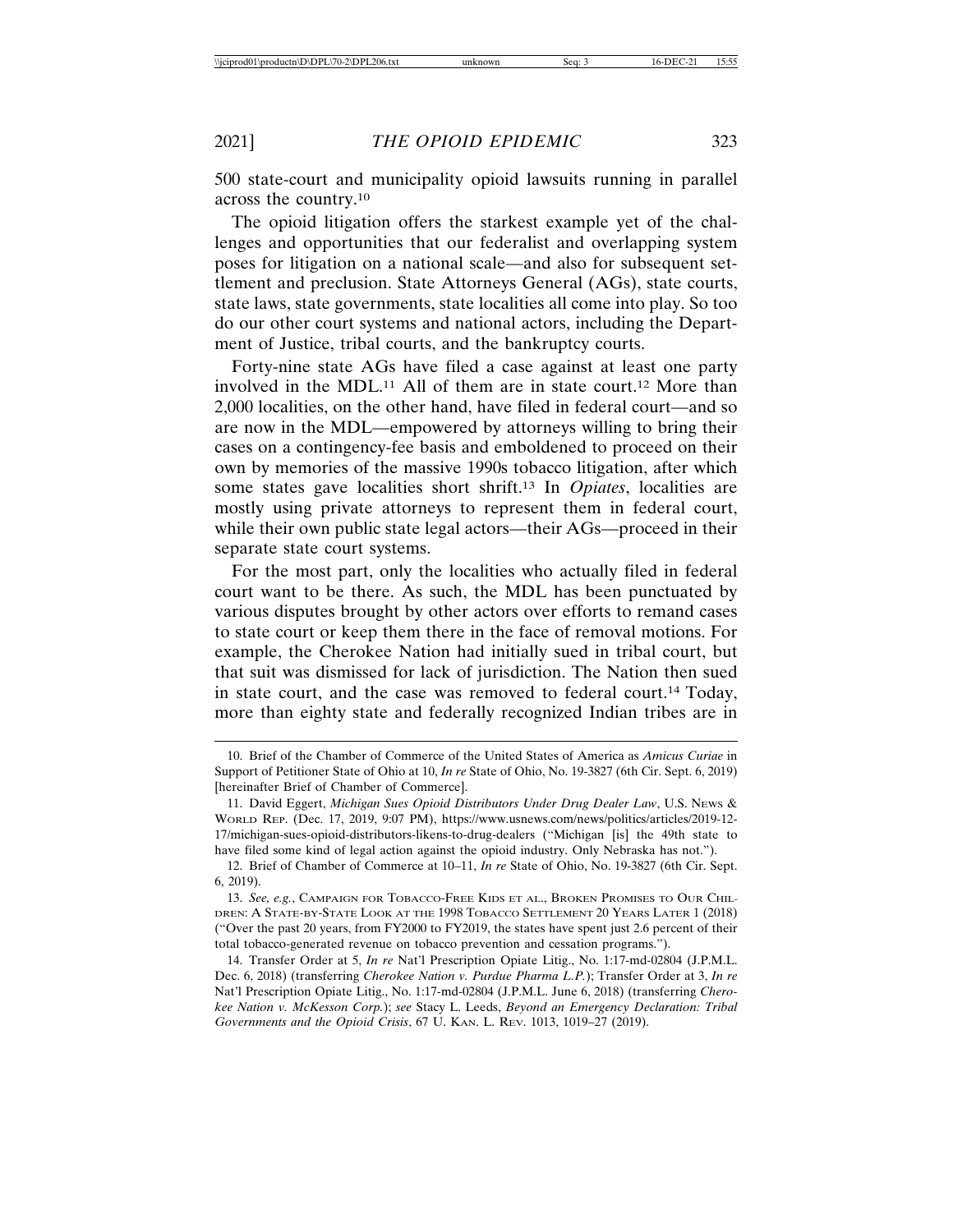the MDL as plaintiffs,15 along with more than 400 other tribes involved as amici.16

State Attorneys General have also tried to fight back. They have made unprecedented use of repeated mandamus petitions to stop the MDL in the name of "state sovereignty."17 In July 2019, the Arizona AG also took the unusual step of (unsuccessfully) petitioning the Supreme Court to take original jurisdiction of its fraudulent-transfer case against the Sackler family, which controls the major manufacturer Purdue Pharma—a move widely believed to have stemmed from the AGs' continuing desire to keep more issues out of the MDL.18

All of these overlapping parties have cooperated and competed intensely, whether through settlement negotiations, races to their own respective courthouses, fights over discovery or attorneys' fees, and even disputes over the power to sue and allot damages in the first place. This dynamic context has been complicated by the unusually frank ambitions of the MDL's presiding judge, Judge Dan Polster of the federal court in Cleveland. Judge Polster has been clear from the start that his goal is a *complete* settlement of all current and potentially all future claims between plaintiffs and defendants in the litigation—those both in state and in federal court, whether under his formal jurisdiction or not,<sup>19</sup> and even including the  $30,000$  potential localities out there that have not yet sued at all.

As I have detailed elsewhere, MDL judges are notably creative, often inventing new forms of "unorthodox civil procedure"20 to address the complexity and volume of the cases before them. *Opiates* is no exception. Judge Polster's belief that "the other branches of gov-

17. *See, e.g.*, Petition for Writ of Mandamus of State of Ohio at 19, *In re* State of Ohio, No. 19- 3827 (6th Cir. Aug. 30, 2019).

19. *See, e.g.*, Memorandum Opinion Certifying Negotiation Class at 3, *In re* Nat'l Prescription Opiate Litig., 1:17-md-02804-DAP (N.D. Ohio Sept. 11, 2019) (certifying the negotiation class because it paves the way to global settlement).

20. Abbe R. Gluck, *Unorthodox Civil Procedure: Modern Multidistrict Litigation's Place in the Textbook Understandings of Procedure*, 165 U. PA. L. REV. 1669, 1689 (2017).

<sup>15.</sup> For an empirical breakdown of the different types of plaintiffs in the MDL, see Roger Michalski, *MDL Immunity: Lessons from the National Prescription Opiate Litigation*, 69 AM. U. L. REV. 175, 190 (2019) (counting eighty-one tribal plaintiffs as of February 2019).

<sup>16.</sup> Brief *Amici Curiae* of 448 Federally Recognized Tribes in Opposition to Defendants' Motions to Dismiss Tribal Claims at 1, *In re* Nat'l Prescription Opiate Litig., 1:17-md-02804-DAP (N.D. Ohio Oct. 5, 2018); *see also* Order, *In re* Nat'l Prescription Opiate Litig., 1:17-md-02804- DAP (N.D. Ohio June 4, 2018) (creating a separate litigation track for all federally recognized tribes).

<sup>18.</sup> *See, e.g.*, Adam Liptak, *Arizona Files Novel Lawsuit in Supreme Court Over Opioid Crisis*, N.Y. TIMES (July 31, 2019), https://www.nytimes.com/2019/07/31/us/politics/arizona-supremecourt-opioid-sackler.html; Anita Snow & Geoff Mulvihill, *Arizona asks for US Supreme Court involvement in opioid case*, ASSOCIATED PRESS (July 31, 2019), https://apnews.com/article/ 7ce825bc554d40248ab6be0c4fad887c.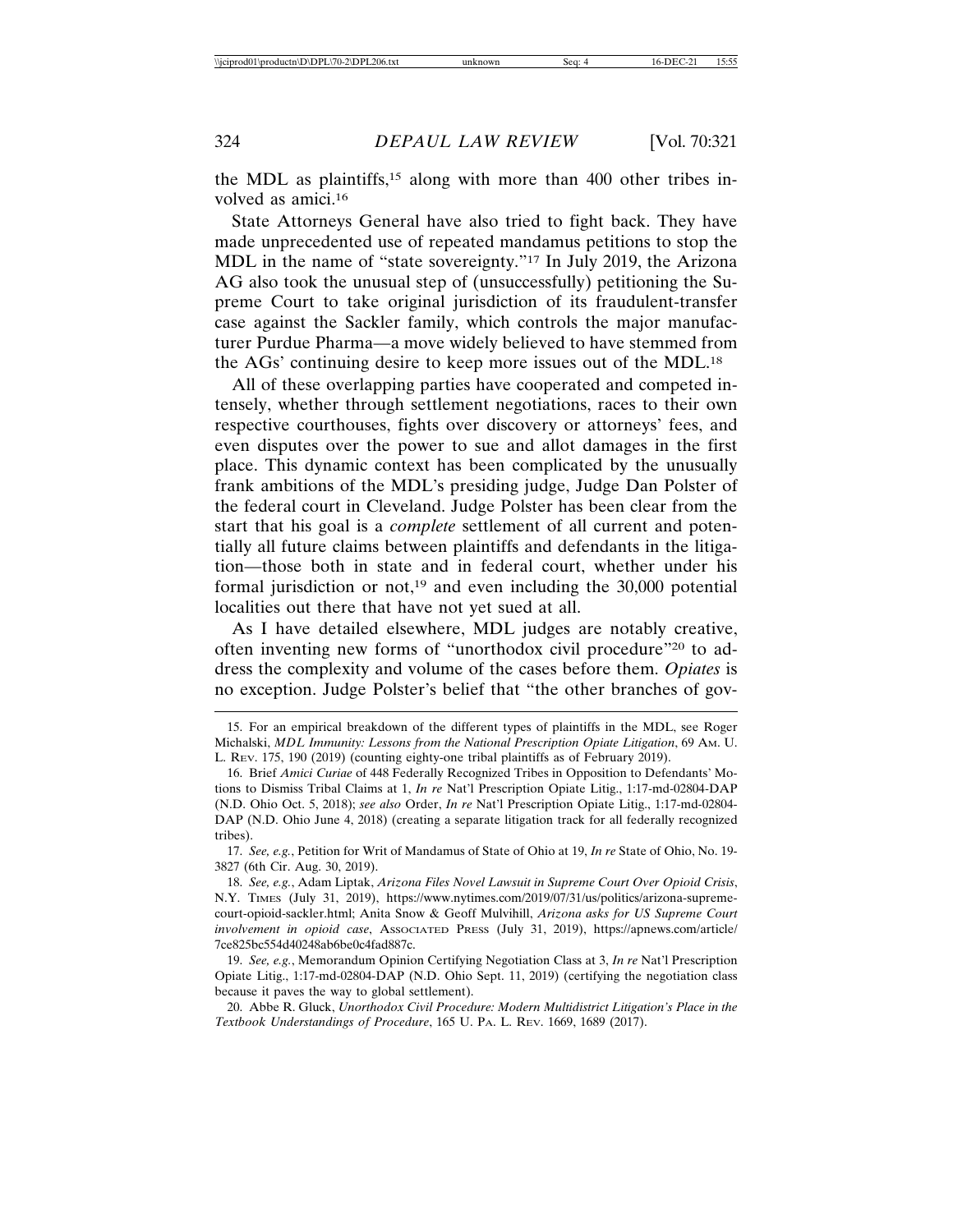ernment, federal and state, have punted" the public health crisis to the "federal court[s]"21 and his intent to resolve it, has led to unprecedented action. This has held true for both Judge Polster, who has encouraged the invention of creative new procedural forms to help tackle the problem of how to bind (and preclude) parties who are not before his court and may not have even sued yet, as well as for the state AGs, who have made unprecedented attempts to resist the MDL's gravitational pull.<sup>22</sup>

The state AGs have cried "federalism" time and time again. They argue that they, not their localities, speak for their states and that their suits should effectively preempt their local governments' abilities to sue. They have argued that one of Judge Polster's most important procedural innovations, the novel concept of a "negotiation class" which, like a class action, would bind current and future suing localities to negotiate and settle together, undermines the AGs' state sovereignty and is unconstitutional. At the same time, the AGs are in tense contests with their own state legislatures, with stinging memories of diverted tobacco recoveries, as they devise ways to tie up any opioid remedies for direct use on opioid prevention and cessation programs.

Is this "dialectical litigation"23 a good thing? Is it sustainable? In a new Article, Elizabeth Burch and I detail some of the benefits that sharper attention to federalism has indeed brought the opioid MDL, including more information production, more momentum, and more diverse judicial input.24 *Opiates* has both exposed MDL's nationalist tendency to steamroll over federalism but at the same time—particularly in more recent months—has shown how strong federalist forces can dislodge and disperse the MDL's force. *Opiates* has seen unusual disruptions of the usual MDL nationalism because of its high salience and the participation of many MDL outsiders unwilling to play by the usual insiders' rules. It shows us the options of what exists and what might be when it comes to the national-state litigation balance.

There are also some real puzzles here. One of the most prominent relates to the challenge of preclusion—how to get to "global peace,"

<sup>21.</sup> Transcript of Proceedings at 4, *In re* Nat'l Prescription Opiate Litig., 1:17-md-02804-DAP (N.D. Ohio Jan. 12, 2018).

<sup>22.</sup> *See, e.g.*, Petition for Writ of Mandamus of State of Ohio at 19, *In re* State of Ohio, No. 19- 3827 (6th Cir. Aug. 30, 2019).

<sup>23.</sup> *Cf.* Robert M. Cover & T. Alexander Aleinikoff, *Dialectical Federalism: Habeas Corpus and the Court*, 86 YALE L.J. 1035, 1046–52 (1977) (describing a paradigm of dialectical federalism in which federal and state courts engage in productive, overlapping conversations, each with unique roles to play).

<sup>24.</sup> *See generally* Abbe R. Gluck & Elizabeth Chamblee Burch, *MDL Revolution*, 95 N.Y.U. L. REV. (forthcoming 2021).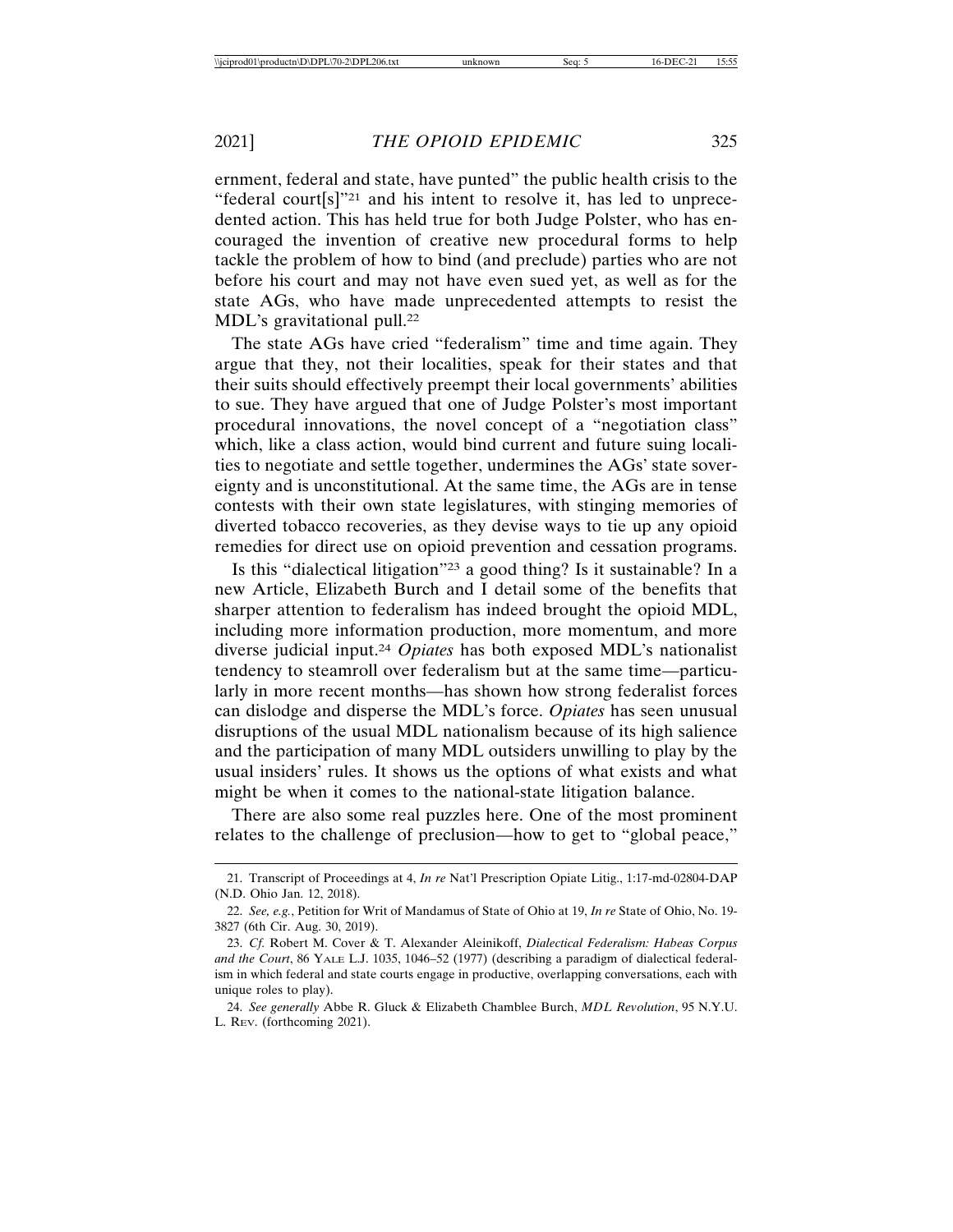which defendants often require to reach settlement, when there are so many cases in different jurisdictions and future potential cases still not filed. The most interesting development in this vein has been the emergence of *bankruptcy* as an odd solution to the federalism problem. Federal bankruptcy court has a unique set of powers not given to other federal courts especially relevant in this context: the bankruptcy court can halt all state litigation (and indeed all litigation) against a defendant and bring all current and future claimants to the table regardless of where cases are filed. It is distinctively anti-federalist in that sense. And it is uncomfortably more powerful in this regard even though it is just an Article I federal court—than either an Article III federal court or any state court.

For that reason, the bankruptcy court's efforts to settle claims against Purdue, which filed for bankruptcy in 2019, have been much simpler than Judge Polster's efforts to achieve voluntary cooperation—and preclusion—with fifty states and the federal MDL parties, which include some two dozen more defendants. But resorting to bankruptcy is not practical for most defendants and hardly seems the intended design for resolution of thousands of national claims brought in state and federal courts alike.

This Essay aims to map out this complicated landscape of MDL nationalism and federalism, illustrating the various vectors—state/local, AG/other branches, and state/federal—at play. There is much more to say about what Burch and I call the "MDL Revolution"—*all* the ways in which the modern MDL chafes at the traditional norms and processes of civil procedure.25 As we detail, MDLs are marked by unusual procedural creativity; they afford surprisingly little weight to the due process rights of plaintiffs, who cannot opt out of an MDL and who are not guaranteed counsel who adequately represent them; they engage in far too little motion practice; they often operate under intense secrecy; and they are shielded from routine appellate review.26 At the same time, MDLs have beneficially opened the courthouse doors to many who have been shut out, an unorthodox workaround to the obstacles of modern litigation and the Court's stingy class action jurisprudence.27 Burch and I explore these complexities and challenges in detail in other work.28

Here, I aim to highlight just the federalism piece of that larger project. Part I situates MDL in the broader story of the development of

<sup>25.</sup> *See generally id*.

<sup>26.</sup> *Id.* (manuscript at 48–64).

<sup>27.</sup> *Id.* (manuscript at 48).

<sup>28.</sup> *See generally id*.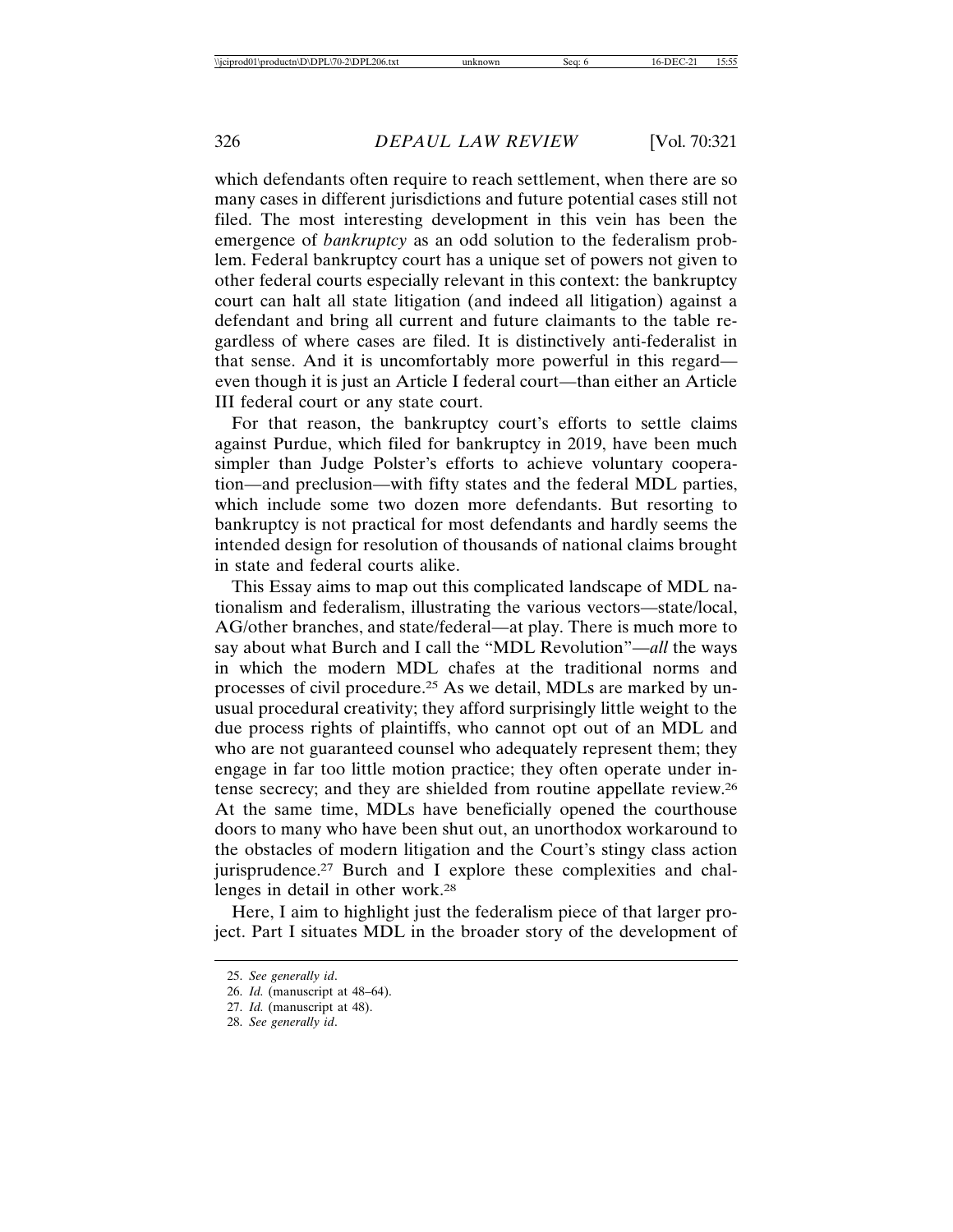"unorthodox civil procedure" in response to civil procedure's still-federalist structures. Part II sketches the MDL-federalism story, as we understood it before the opioid cases, with examples from other litigation. Part III highlights the different ways in which federalism has emerged in the context of *Opiates* specifically. The Essay concludes with some reflections about what this emerging landscape means and where we go from here.

## II. WHERE WE ARE: NATIONALISM, FEDERALISM, AND UNORTHODOX LAWMAKING

Let us consider where we are: modern MDL is largely a response to national litigation in a federalist legal system. It addresses the challenge of litigating parallel cases that arise across the fifty states in a national economy, where class actions are hard to come by, especially when fifty different states' laws are at issue.

To be sure, MDL didn't start out this way. The MDL statute was enacted in 1968 to address the limited problem of a rash of antitrust litigation against electrical equipment manufacturers that inundated federal courts across the country.29 The statute expressly contemplates that the MDL court would have only *pre-trial* jurisdiction, to address concerns about duplicative discovery or conflicting pre-trial motions in similar horizontal claims across the country.30 But as the MDL has evolved, its essence has changed. The reality is that once centralized, more than ninety-seven percent of MDLs terminate or settle in the MDL court, never to return whence they came.<sup>31</sup> Burch and I have termed this the "MDL paradox"—because what justifies MDL from a formal perspective is that although the MDL court lacks jurisdiction over all the cases before it, the final disposition occurs in the homedistrict federal court which does indeed have jurisdiction.<sup>32</sup> In practice, this could not be further from the truth, and it gives the MDL, once created, incredible leverage against any lawsuits outside of it in parallel systems.

<sup>29.</sup> *See* Bradt, *supra* note 2, at 854–63; Gluck, *supra* note 20, at 1671–72.

<sup>30. 28</sup> U.S.C. § 1407(a) (2018).

<sup>31.</sup> *See* ADMIN. OFF. U.S. COURTS, *Judicial Panel on Multidistrict Litigation – Judicial Business 2019*, https://www.uscourts.gov/judicial-panel-multidistrict-litigation-judicial-business-2019 (noting that, since its inception, the Judicial Panel on Multidistrict Litigation has centralized 722,146 civil actions for pre-trial proceedings and remanded a total of 16,918, or 2.3%, of those).

<sup>32.</sup> *See generally* Gluck & Burch, *supra* note 24.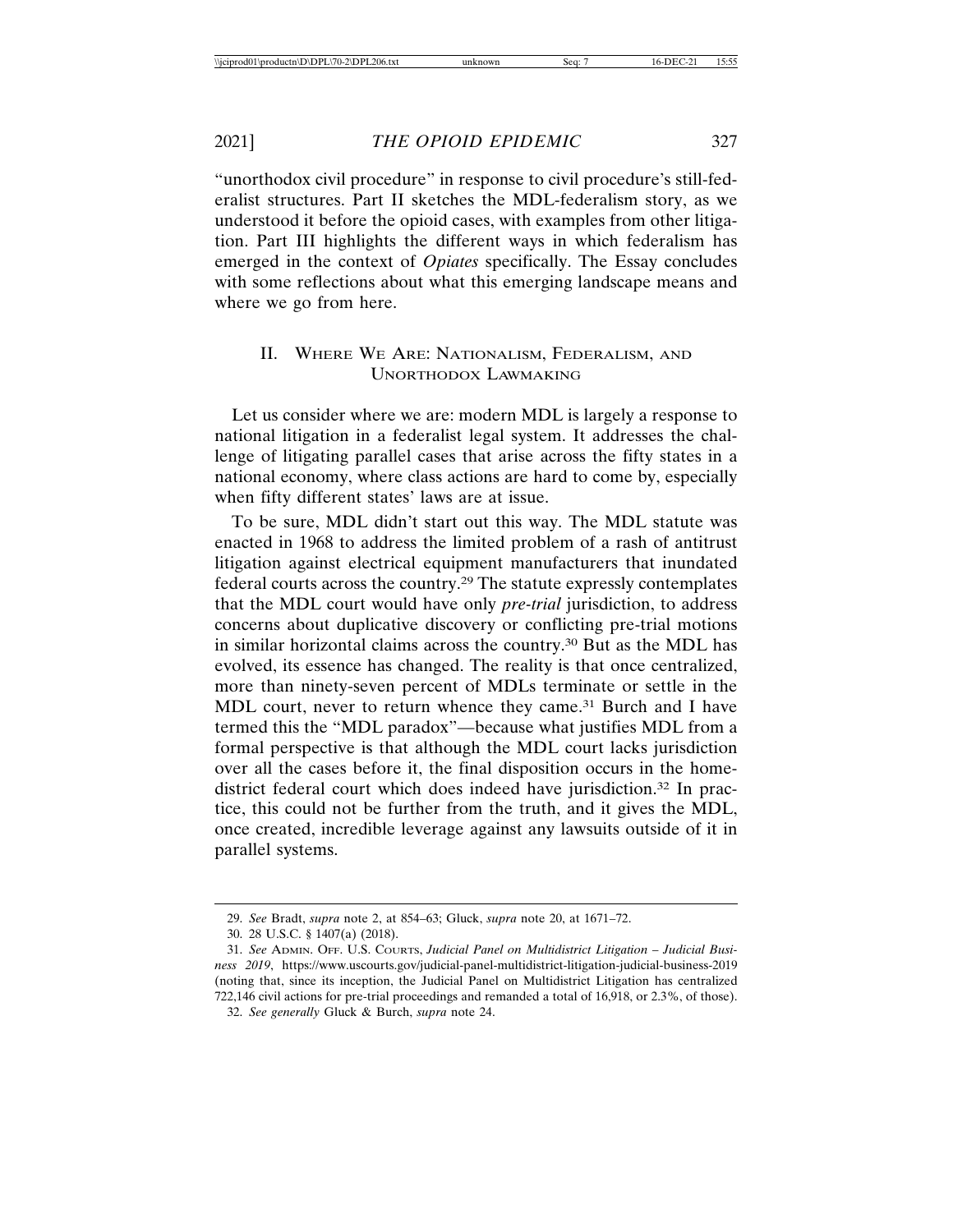### *A. Unorthodox Civil Procedure*

In previous work, I have labeled MDLs "unorthodox civil procedure."33 This term borrows from theories outside of the procedure literature that describe the increasing number of ways in which traditional legal structures have informally evolved to address pragmatic concerns of modern lawmaking. In the field of legislation, as I have chronicled,34 there is an analogous rise of "unorthodox lawmaking" political scientists' term for Congress's increased use of legislative pathways and vehicles that do not track the textbook, "how-a-bill-becomes-a-law" paradigm.35

I have already made many connections between those developments and the rise of MDLs. Newly developed mechanisms to bypass traditional, sometimes cumbersome, legislative procedures—such as committee consideration and the filibuster—find parallels in the ways in which MDLs find more efficient paths to discovery and claim narrowing, and bypass trial altogether. With respect to federalism in particular, just as changes to the national legislative landscape have called into question traditional lawmaking models, so too does this era of sweeping national litigation pose challenges to earlier paradigms. Indeed, such was the case in the late 1930s when, not coincidentally, we welcomed the FRCP, the New Deal, and the Administrative Procedure Act at essentially the same time.<sup>36</sup> That was a moment for introspection about our legal system, its needs, and how it changes. This may be another.

#### *B. Our Federalist Procedure System*

One way to think about the recent rise of the MDL is to view its development through the lens of the more general tensions between nationalism and federalism in civil procedure. Procedure's current doctrines of jurisdiction, choice of law, and class action all effectuate a relatively federalist view of the world that in some ways is incompatible with the modern concept of a nationally integrated economy. MDLs highlight and respond to that pressure by working around those doctrines.

<sup>33.</sup> Gluck, *supra* note 20, at 1677.

<sup>34.</sup> *See* Abbe R. Gluck et al., *Unorthodox Lawmaking, Unorthodox Rulemaking*, 115 COLUM. L. REV. 1789, 1789–90 (2015).

<sup>35.</sup> BARBARA SINCLAIR, UNORTHODOX LAWMAKING: NEW LEGISLATIVE PROCESSES IN THE U.S. CONGRESS 256–59 (5th ed. 2017).

<sup>36.</sup> Gluck, *supra* note 20, at 1678.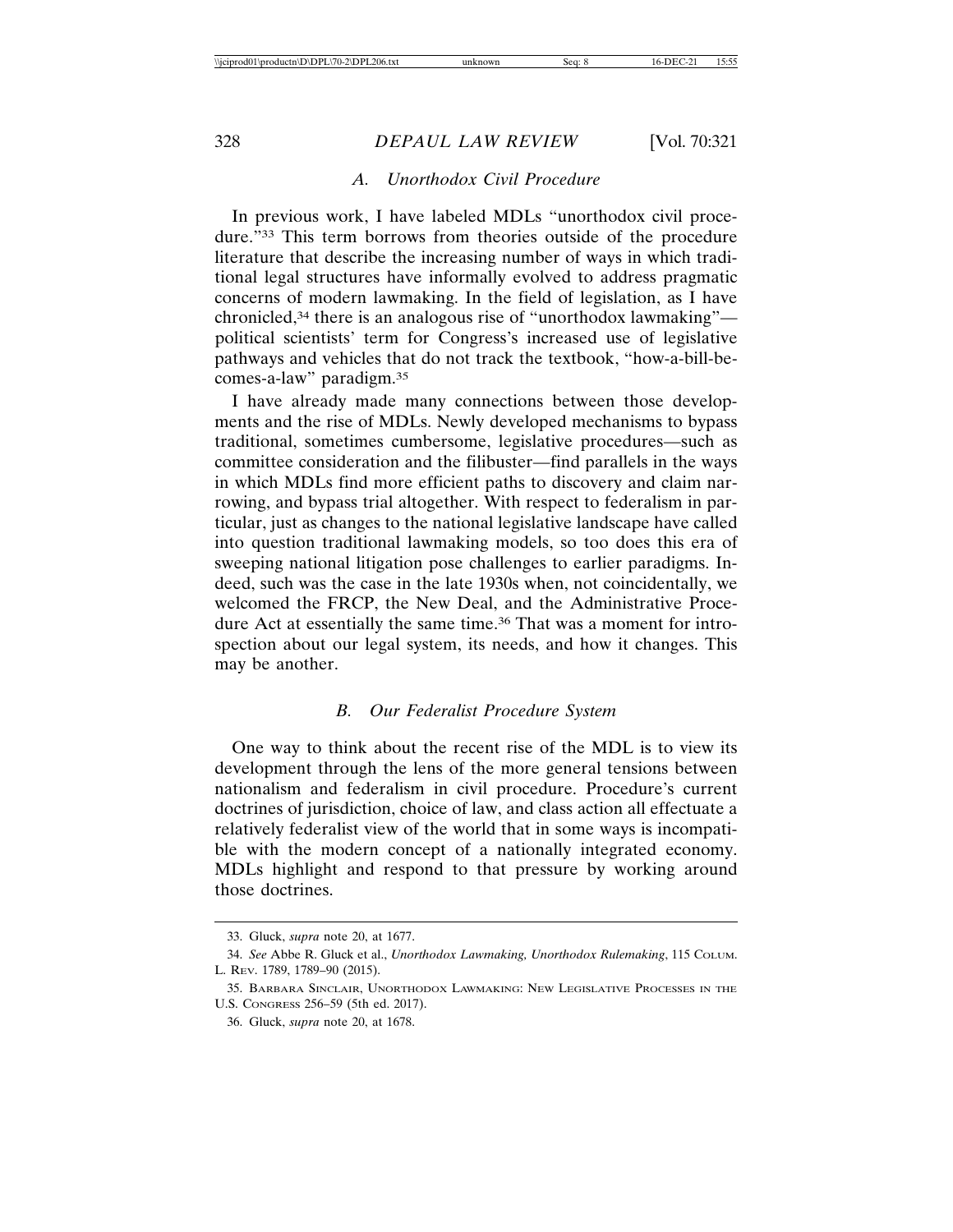## *1. The Doctrines*

Look first at the current doctrines. The law of personal jurisdiction clings to antiquated concepts of territoriality and emphasizes state sovereignty. It still does not accommodate a concept of minimum contacts for jurisdictional purposes based on the premise that goods may be aimed at the United States as a whole (the idea of a national economy) rather than at a particular state.37 Justice Kennedy's assessment in *J. McIntyre Machinery, Ltd. v. Nicastro* offers a recent and memorable iteration of this conclusion: "[P]ersonal jurisdiction requires a forum-by-forum, or sovereign-by-sovereign, analysis."38 *Bristol-Myers Squibb Co. v. Superior Court of California* reaffirmed the Supreme Court's rejection of a conception of specific jurisdiction grounded in the fact of a national economy.39 The Court addressed these principles again recently in two consolidated products liability cases against Ford Motor Company argued in October Term 2020.40 The question in the cases is whether a plaintiff may assert jurisdiction over a defendant who does business in her state but where the injury in question did not stem from specific contacts with that state.<sup>41</sup> At oral argument, Justice Kagan noted "federalism has become an at least equivalent concern in the due process cases as fairness," even as Justice Alito pointed out that "the world in 2020 is completely different" from the world in 1945, when the Court decided its foundational specific jurisdiction case, *International Shoe.*<sup>42</sup>

With respect to choice of law, the *Erie* doctrine still reigns and is, of course, state-centered. *Erie* requires federal courts to apply the substantive law of the state.<sup>43</sup> This requirement, in turn, makes many nationwide damages suits unamenable to class certification because federal courts tend to view differences across state law as fatal to Rule 23's commonality requirement.<sup>44</sup> National litigation, then, must look elsewhere.

43. Erie R.R. Co. v. Tompkins, 304 U.S. 64, 78 (1938).

44. *See* Genevieve G. York-Erwin, Note, *The Choice-of-Law Problem(s) in the Class Action Context*, 84 N.Y.U. L. REV. 1793, 1794, 1798–99 (2009).

<sup>37.</sup> For a rarely used exception, see FED. R. Civ. P.  $4(k)(2)$  (allowing for personal jurisdiction over a defendant not subject to jurisdiction in any state).

<sup>38. 564</sup> U.S. 873, 884 (2011).

<sup>39. 137</sup> S. Ct. 1773, 1780–82 (2017) (barring the state of California from adjudicating claims by non-Californians for drugs that were bought, ingested, and caused harm outside California).

<sup>40.</sup> Bandemer v. Ford Motor Co., 931 N.W.2d 744, 747 (Minn. 2019), *cert. granted*, 140 S. Ct. 916 (2020); Ford Motor Co. v. Mont. Eighth Jud. Dist. Ct., 443 P.3d 407, 411 (Mont. 2019), *cert. granted*, 140 S. Ct. 917 (2020).

<sup>41.</sup> *Bandemer*, 931 N.W.2d at 747–49, 755; *Mont. Eighth Jud. Dist. Ct.*, 443 P.3d at 411.

<sup>42.</sup> *See* Transcript of Oral Argument at 49, 54, *Mont. Eighth Jud. Dist. Ct.*, No. 19-368 (argued Oct. 7, 2020); *cf*. Int'l Shoe Co. v. Washington, 326 U.S. 310, 315 (1945).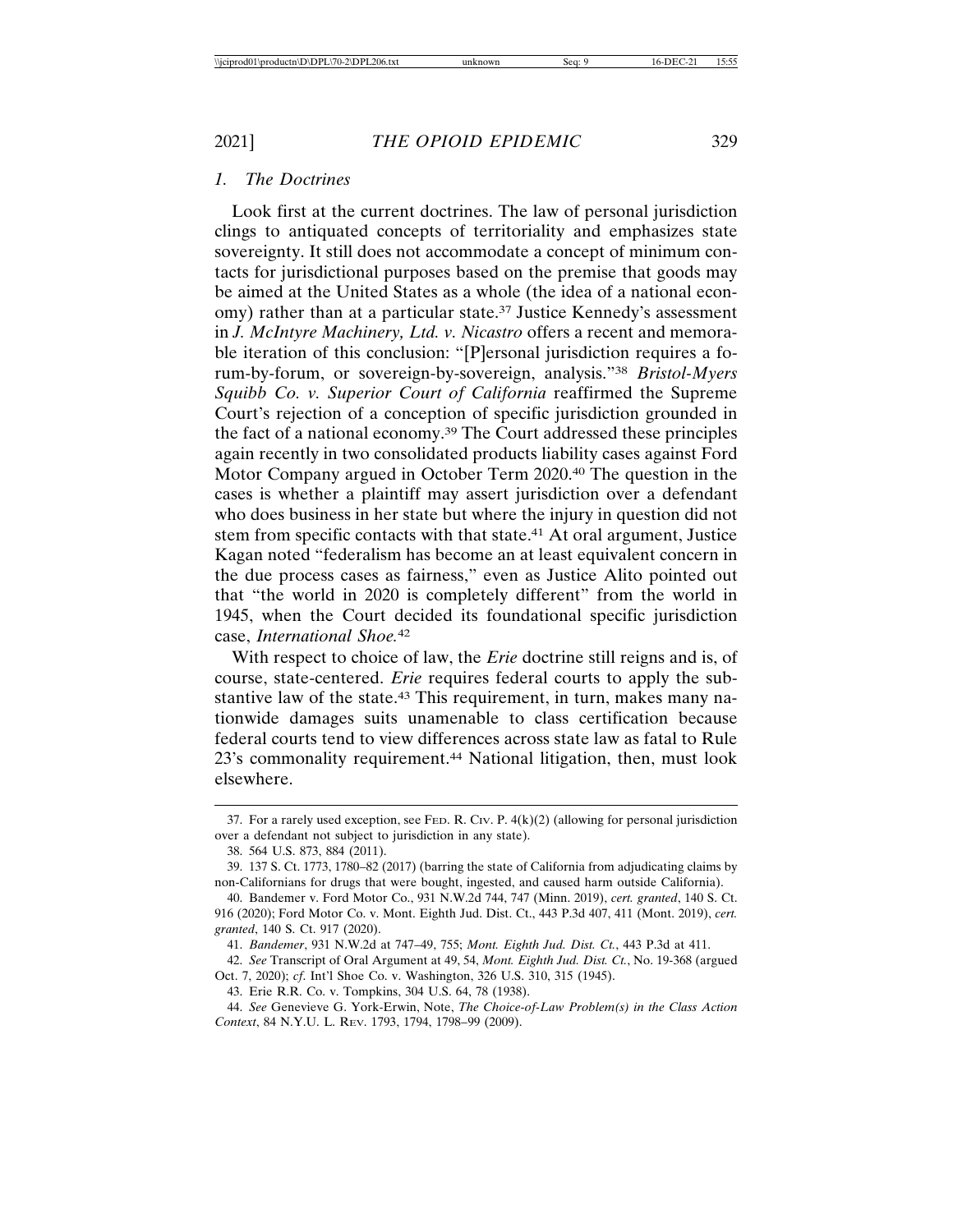The civil procedure literature does not contain nearly as much discussion of this nationalism–federalism tension as one might suppose. The existing work tends to be limited to the classic minimum-contacts teaching cases, such as *Asahi Metal Industry Co. v. Superior Court of California*45 and *McIntyre*. 46 For decades, the Court has infamously failed to produce a majority opinion on that question and has never concluded that merely putting one's product in the stream of American national commerce would suffice; instead—unless the *Ford* cases change that—connection to a specific state is likely still necessary.47 Enter MDLs.

The famous civil procedure chestnuts do not concern the fact pattern that most often gives rise to the MDL. Instead, they concern where jurisdiction might lie for an international defendant who aims products at the U.S. economy, whereas many of the biggest MDLs involve American defendants.<sup>48</sup> Thus, the issue is not whether there is a forum in which the defendant can be sued. Rather, the issue in MDLs tends to be that the defendant can be sued in *too* many places. Although the drafters of the MDL statute may not have envisioned how pervasive the MDL has become or how it is now used, the statute from the start was indeed always intended to address this kind of problem, namely, cases in which "massive filings . . . are reasonably certain to occur" in different jurisdictions.49

One area in which procedure doctrine has arguably modernized in recent years—and done so at least in part as a reaction to the expansion of the national economy—is general jurisdiction. As most Court watchers know, general jurisdiction was essentially a static doctrine for more than 50 years, until the Court in 2011, in *Goodyear Dunlop Tires Operations, S.A. v. Brown*, embarked on what now appears to be a multi-case process of reviving, clarifying and modernizing the doctrine in response to current economic conditions.50 The general jurisdiction cases are modern because they actually acknowledge and strive to find a workable way to deal with the fact that many companies now do business in every state. Before *Goodyear*, general jurisdiction was tied to the concept of territorial jurisdiction—a concept

<sup>45. 480</sup> U.S. 102, 105 (1987).

<sup>46. 564</sup> U.S. 873, 877 (2011).

<sup>47.</sup> Gluck, *supra* note 20, at 1682.

<sup>48.</sup> *Id.*

<sup>49.</sup> *See* H.R. REP. NO. 90-1130, at 3 (1968), *reprinted in* 1968 U.S.C.C.A.N. 1898, 1899.

<sup>50. 564</sup> U.S. 915, 919–20 (2011); Gluck, *supra* note 20, at 1685; Meir Feder, Goodyear, *"Home," and the Uncertain Future of Doing Business Jurisdiction*, 63 S.C. L. REV. 671, 672 (2012) (describing *Goodyear*'s "far-reaching effects on both the doctrine and theory of general jurisdiction . . . cast[ing] doubt on a large body of lower court case law.").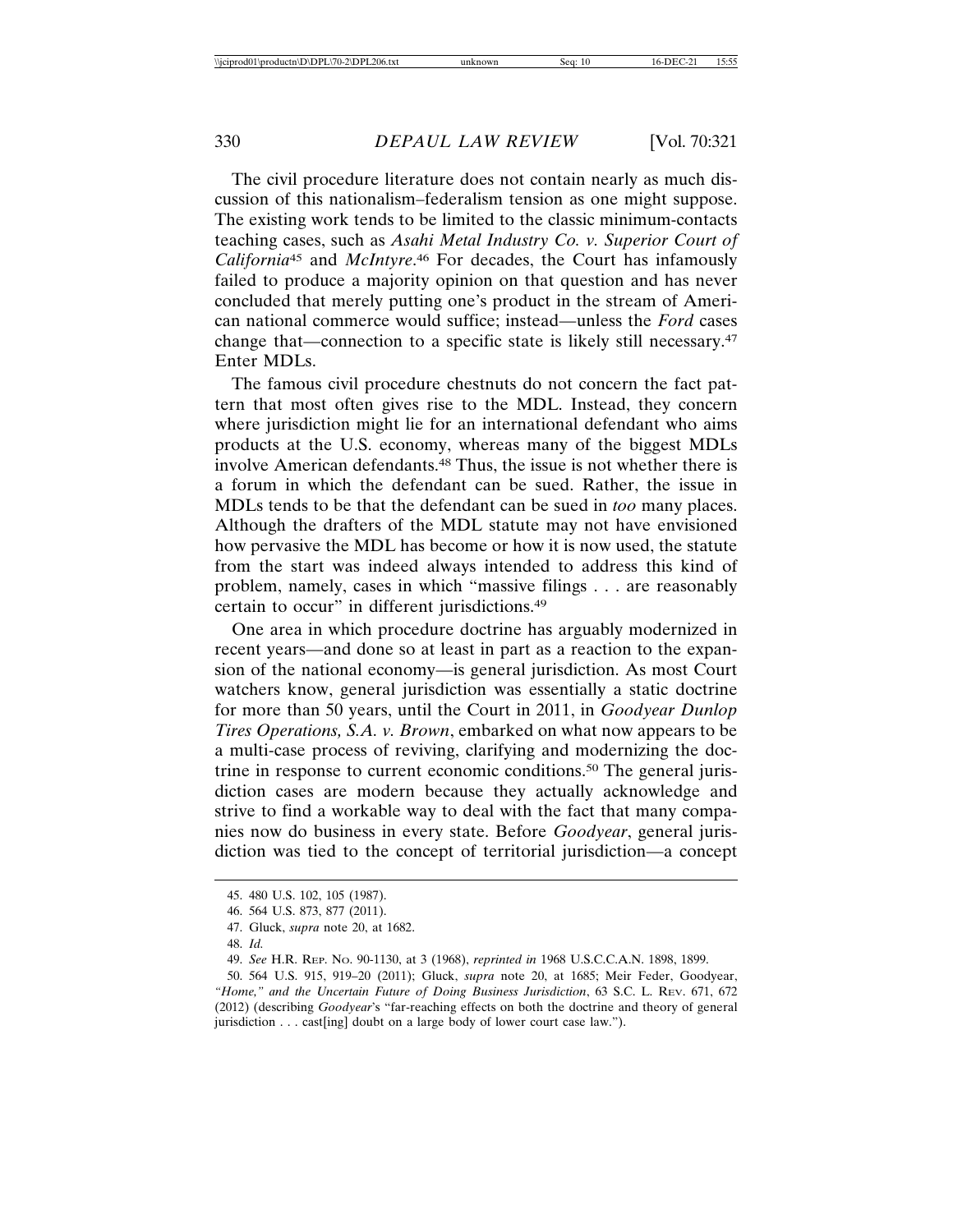even more antiquated than the state-tied stream-of-commerce doctrine discussed in the specific jurisdiction context.51 There may be something in this evolving story linked to the rise of MDL.

## *2. The Docket*

The way in which the MDL docket has evolved also supports the theory that the nationalization of the economy has been a driving cause of the MDL's rise. Early MDLs focused on isolated incidents, such as airline crashes and "common disaster."52 Prior to 1990, only six products liability actions had been consolidated into MDLs.<sup>53</sup> As of December 2019, however, it was those very cases that had taken over the docket.54 Moreover, each product-liability MDL tends to have many more individual cases consolidated within it than other types of MDLs, meaning that products liability actions dominate the MDL docket. Antitrust was second, at 24.7% of the docket.<sup>55</sup>

This shift is consistent with the understanding that modern MDLs are motivated by the way companies now do business on a national scale—and so the harm they inflict affects potential plaintiffs across the country. In the words of one judge: "We are in an era of mass litigation and mass marketing. Think about things like FDA warnings. It's all en masse and when you have that, it's about nationalizing litigation."56

But think about how a mindset of "nationalizing litigation"—the concept of a "nationwide case"—might permeate these cases and change the judicial approach to them. It goes to more than just flexing MDL muscle to effectively assert pseudo-jurisdiction over large numbers of cases not formally before the MDL court. It also goes to how the MDL judge thinks about the states and the differences among their laws. One of the more famous MDL judges, Jack Weinstein, notably opined that there was a tort "law of national consensus"57 because he had discovered in an earlier MDL that he needed a "unitary

<sup>51.</sup> Feder, *supra* note 50, at 672.

<sup>52.</sup> Emery G. Lee III et al., *Multidistrict Centralization: An Empirical Examination*, 12 J. EM-PIRICAL LEGAL STUD. 211, 222 (2015).

<sup>53.</sup> Thomas E. Willging & Emery G. Lee III*, From Class Actions to Multidistrict Consolidations: Aggregate Mass-Tort Litigation After* Ortiz, 58 U. KAN. L. REV. 775, 793 (2010).

<sup>54.</sup> U.S. JUD. PANEL ON MULTIDISTRICT LITIG., CALENDAR YEAR STATISTICS: JANUARY THROUGH DECEMBER 2019 (2020), https://www.jpml.uscourts.gov/sites/jpml/files/JPML\_Calen dar\_Year\_Statistics-2019\_1.pdf (indicating that, of 190 pending MDLs, products-liability MDLs were the most common, comprising 34.2% of the docket).

<sup>55.</sup> *Id.*

<sup>56.</sup> Gluck, *supra* note 20, at 1684 (internal citations omitted).

<sup>57.</sup> *In re* "Agent Orange" Prod. Liab. Litig., 580 F. Supp. 690, 701 (E.D.N.Y. 1984).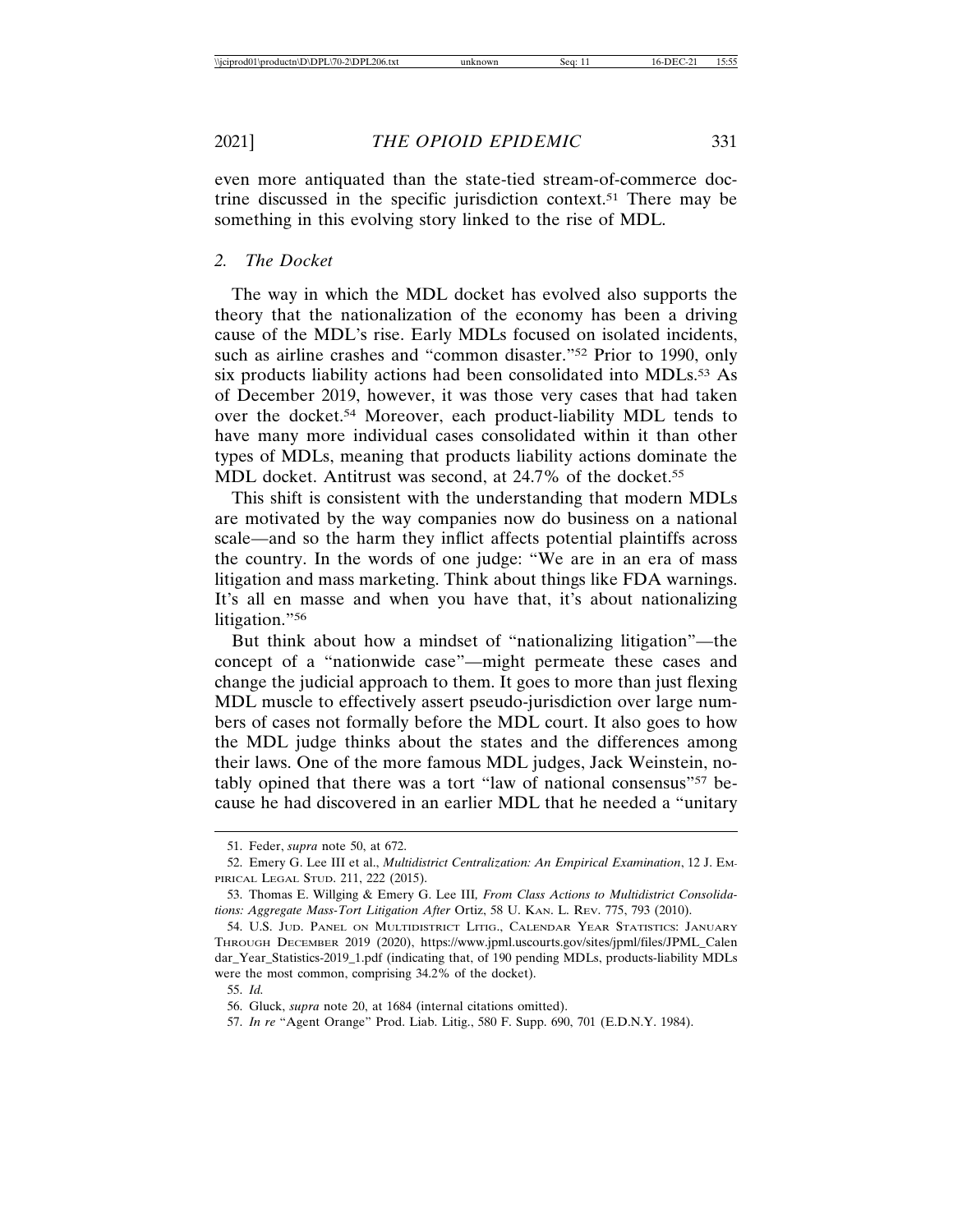law to govern a multistate mass tort dispute[.]"<sup>58</sup> Of course, there is no such things national tort law. That's one enduring aspect of *Erie*.

## *C. State Courts and AGs*

Every lawyer knows that federal courts are not the only game in town. Many cases that wind up in MDL could wind up in state court too. State AGs, although not the only state-court actors, are the most salient, and have their own unique ways of working together and bringing cases that differ from those in the MDL. AGs do not typically bring class actions or operate in federal court. Rather, they work together in "multistate actions," engaging in pre-complaint investigations—AGs have much broader pre-filing discovery powers than ordinary litigants—and then typically bring their own cases, or enter settlements, at home. State AGs are political actors and have different interests from some private litigants—both in being visible in their own home-state courts and also in resolving ongoing harms quickly.

The MDL, in contrast, is a federal animal aimed at reducing duplicative pre-trial efforts, coordinating discovery and motion practice. While MDLs often ask state AGs to cooperate and coordinate with their efforts, it can be difficult when the AGs' practice norms are so dissimilar. As in the opioid litigation, AGs do not always want to submit to the settlement oversight of a federal court that has no jurisdiction over their state cases.

#### III. MDLS AND FEDERALISM BEFORE OPIOIDS

The federalism tension in the opioid litigation is not a new development in MDL generally, although it is true that *Opiates* has pressed the edges of heretofore-accepted MDL exceptionalism to the extreme. Long before *Opiates*, MDLs have involved AGs and the private bar, even in circumstances in which the AGs may not have filed any federal or removable action and are not "in" the MDL (as is now largely the case in *Opiates*).

Even as many MDL state-court coordination efforts have been successful, state judges have also reported feeling "bullied" by the MDL.59 Complicated issues have arisen with respect to questions like attorneys' fees. Consider the controversial concept of a "Common

<sup>58.</sup> Howard M. Erichson, *Judge Jack Weinstein and the Allure of Antiproceduralism*, 64 DEPAUL L. REV. 393, 405 (2015).

<sup>59.</sup> Gluck, *supra* note 20, at 1705 (reporting interviews of state court judges about MDL collaboration).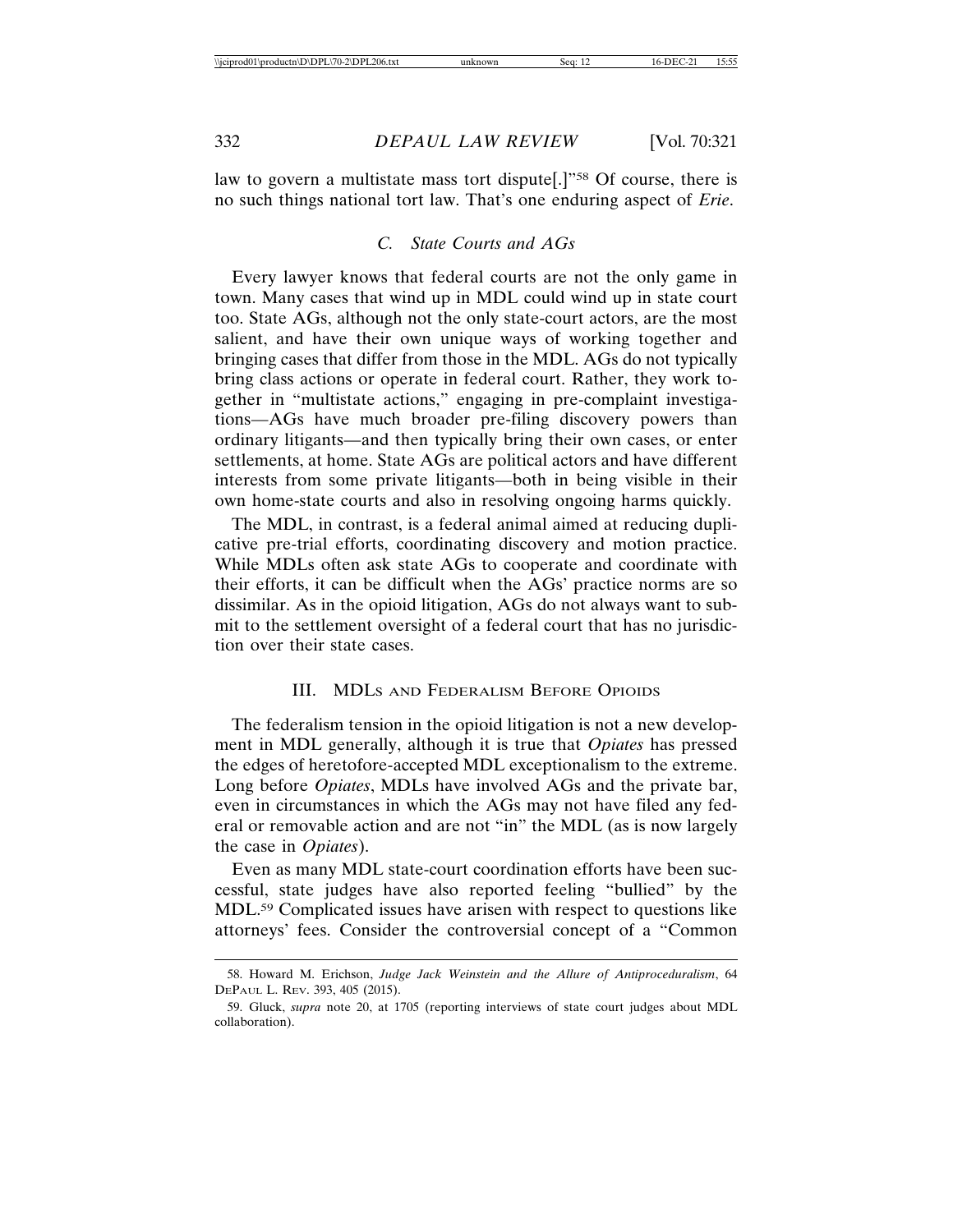Benefit Fund<sup>"60</sup>— lawyers in the parallel state action have often been asked to contribute to the lead attorneys' fees in the MDL. Some MDLs have required such contributions as preconditions for global peace, a practice that often rankles state judges and the lawyers, including AGs, in the state cases. $61$ 

Previous MDLs also have raised federalism concerns related to their propensity to obfuscate and smooth over differences across state laws. The drive to settle from the beginning in many cases mutes motion practice around specifics of state law, even as state-law differences are sometimes determinative for defendants. One federal judge has claimed that MDLs dangerously "mush" fifty state laws together.62

Joint coordination orders between courts overseeing parallel state and federal cases are common fare, and often include agreements ranging from joint discovery to joint settlements. For example, in the Volkswagen MDL, although California joined the MDL, forty-four states proceeded in parallel in their state courts on state claims.<sup>63</sup> States coordinated and formed their own leadership to negotiate. All received payment.64 The BP Oil Spill MDL eventually comprised more than 100,000 private party plaintiffs, plus the five Gulf coast and some localities. Alabama's AG served as coordinating counsel for the state interests.65 The cases eventually settled through the MDL; as part of the deal, the state AGs did not oppose the common benefit fees.<sup>66</sup>

66. *See* Order & Reasons [Aggregate Common Benefit Fee and Costs Award] at 11–15, 42, *In re* Oil Spill by the Oil Rig "Deepwater Horizon", No. 2:10-md-02179-CJB-SS (E.D. La. Oct. 25,

<sup>60.</sup> *See* Charles Silver & Geoffrey P. Miller, *The Quasi-Class Action Method of Managing Multi-District Litigations: Problems and a Proposal*, 63 VAND. L. REV. 107, 129 (2010) ("Because many hands contribute to the success of MDLs, doling out shares in common fund fee awards is unavoidably messy."). *See generally* Eldon E. Fallon, *Common Benefit Fees in Multidistrict Litigation*, 74 LA. L. REV. 371, 375 (2014) ("The [Common Benefit Fund] is created by taxing persons other than a particular client for legal services beneficial to such persons thus spreading the cost of the litigation to all beneficiaries of these services.").

<sup>61.</sup> FED. JUD. CTR. ET AL., COORDINATING MULTIJURISDICTION LITIGATION: A POCKET GUIDE FOR JUDGES 7 (2013), https://www.fjc.gov/sites/default/files/2014/Coordinating-Multijurisdiction-Litigation-FJC-2013.pdf (describing how "the common benefit approach can create conflict").

<sup>62.</sup> Gluck, *supra* note 20, at 1689, 1691.

<sup>63.</sup> *See* Adam S. Zimmerman, *The Global Convergence of Global Settlements*, 65 U. KAN. L. REV. 1053, 1079 (2017).

<sup>64.</sup> Press Release, Volkswagen reaches settlement agreements with U.S. federal regulators, private plaintiffs and 44 U.S. states on TDI diesel engine vehicles, VOLKSWAGEN (June 28, 2016), https://media.vw.com/en-us/releases/715.

<sup>65.</sup> *See* Pretrial Order No. 26 at 1, *In re* Oil Spill by the Oil Rig "Deepwater Horizon", No. 2:10-md-02179-CJB-SS (E.D. La. Jan. 27, 2011) (establishing Coordinating Counsel for the government parties).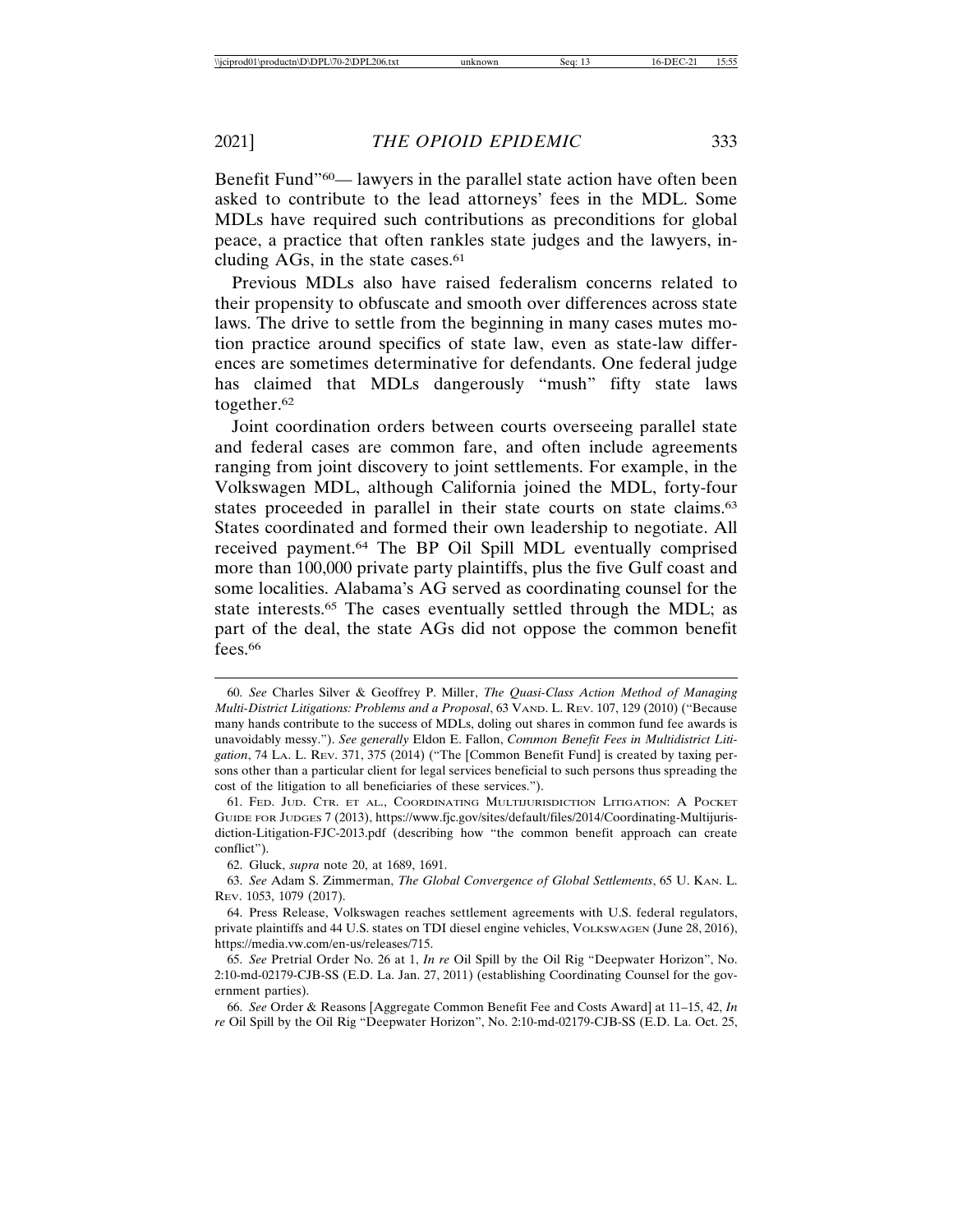But tensions arise, not only on the subject of legal fees, but also with respect to control. As one state court judge interviewed for a previous study said: "If I get the case first I hit the ground running to get out in front of the MDL. We want to cooperate and coordinate but we don't want to cooperate and coordinate ourselves out of the system."67 Some of the federal judges likewise have emphasized the need to issue their own joint coordination orders early to "be sure the MDL case gets out front . . . This is one place the plaintiff's and defendant's interest in the MDL are aligned, both wanted me to get state judges under control, and to ignore objections of state plaintiffs' counsel."68

A recent ruling from the *Standard and Poor's* MDL captures the flavor. The judge remanded all seventeen state cases back to the state courts on grounds that "the State Cases arise solely under state law and Congress has not authorized federal courts to hear such cases."69 The judge acknowledged the enticing benefits of an MDL, noting the "natural tempt[ation] to find federal jurisdiction every time a multibillion dollar case with national implications arrives at the doorstep of a federal court," and the fact that "the federal courts undoubtedly have advantages over their state counterparts when it comes to managing a set of substantial cases filed in jurisdictions throughout the country."70 But ultimately he concluded:

[E]fficiency is not the only interest served by this country's federalist system of state and federal courts . . . [T]his Court is not free to disregard or evade [t]he limits upon federal jurisdiction, whether imposed by the Constitution or by Congress . . . [W]ith few exceptions, the doors to federal court do not swing open merely because a [party] has a national presence or is alleged to have committed wrongdoing that is national in scope . . . or merely because litigation in federal court might be more efficient.<sup>71</sup>

The *Standard and Poor's* ruling was widely viewed to be an exceptional instance in which an MDL judge stepped on the brakes in the name of federalism.

68. *Id.*

- 70. *Id.* at 413 (citations and quotation marks omitted).
- 71. *Id.* at 413–14 (citations and quotation marks omitted).

<sup>2016) (</sup>establishing a "a common benefit fee and cost award of \$600,000,000.00" and describing how a deal was reached between BP and others for the court to approve the motion for a common benefit fund); Order [Regarding Payment of the Gulf States' Attorneys' Fees and Costs] at 4–7, *In re* Oil Spill by the Oil Rig "Deepwater Horizon", No. 2:10-md-02179-CJB-SS (E.D. La. Oct. 5, 2015) (barring several states' Attorneys General from later contesting the common benefit fees after accepting money from the litigation's Settlement Agreement and Consent Decree).

<sup>67.</sup> Gluck, *supra* note 20, at 1705 (quoting an unnamed state judge).

<sup>69.</sup> *In re* Stand. & Poor's Rating Agency Litig., 23 F. Supp. 3d 378, 385 (S.D.N.Y. 2014).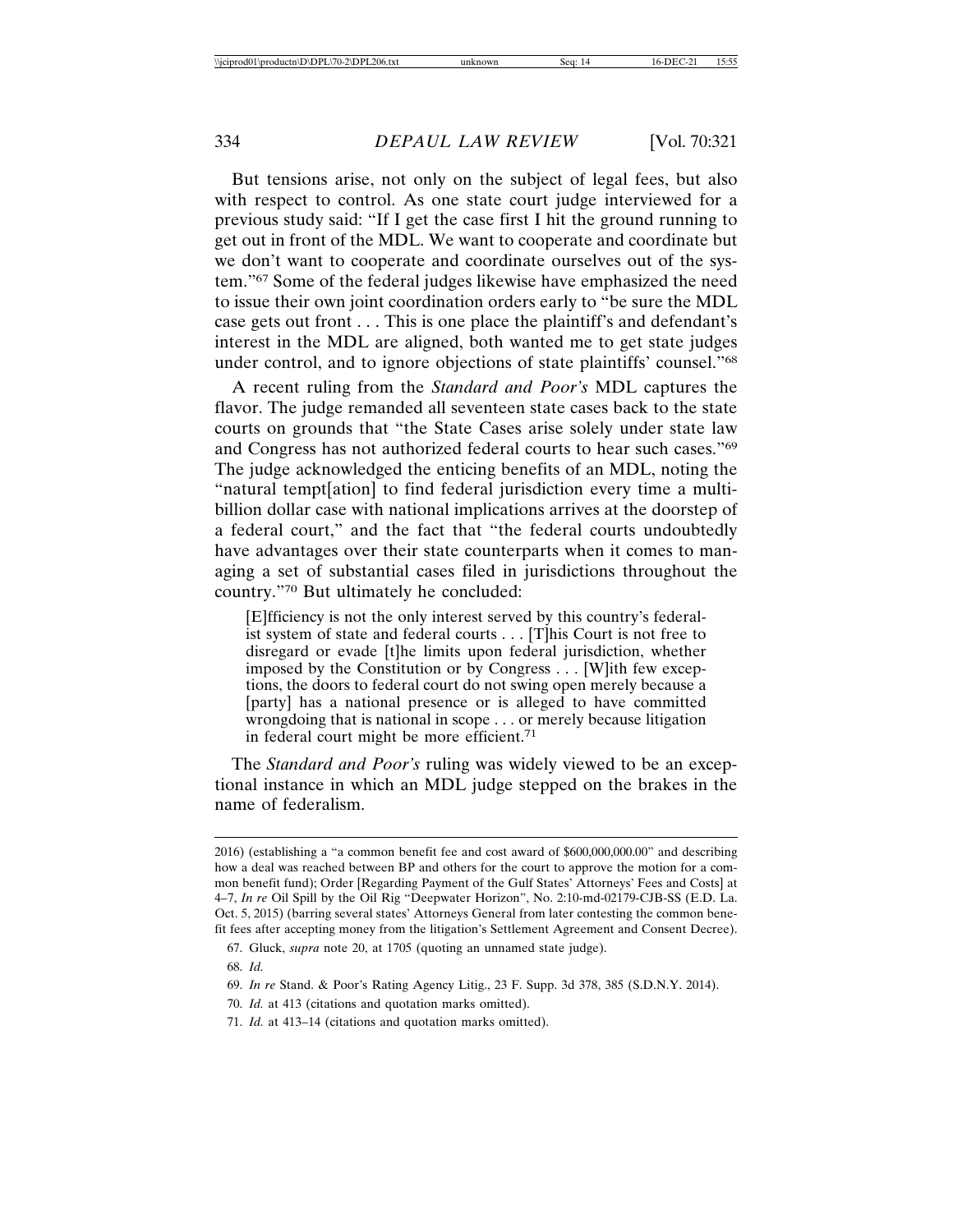#### IV. FEDERALISM AND THE OPIOID LITIGATION

The opioid litigation has made the tensions between MDL and federalism more salient than ever before. One reason for this is that the Opioid MDL has opened the door to an unprecedented array of actions by *local* governments in a context in which AGs have their own pending cases and are under enormous political pressure. The localities' strategy has already been replicated in subsequent MDLs, including *JUUL*, and so will not be unique to *Opiates.* And MDL as a vehicle for local action threatens the dominance of AGs and their traditional mode of operation—the AG "multistate" litigation. *Opiates* makes the multistate model—where AGs work together but file fifty separate actions in fifty separate estate courts—look somewhat quaint and threatens to render it obsolete. Remember, too, that the localities are in federal court and represented by private attorneys; a situation when, juxtaposed against competing AG-brought cases in state courts, creates high-stakes tensions for federalism.

*Opiates* has also been marked, as Burch and I note, by an unusual number of players who are not MDL-insiders. For the past decade, MDL has been characterized by a "what happens in MDL stays in MDL" club culture, where repeat players know the norms and work to safeguard them. And while AGs have been part of MDLs before, *Opiates* also brings together an enormous constellation of varied plaintiffs and more than two dozen industry defendants, a cocktail that has introduced more outsider voices willing to challenging the MDL's dominance. These challengers have in fact worked to destabilize the MDL's gravitational pull to an unprecedented extent. Whereas in 2019, it appeared that Cleveland would be the center of all of the action, the AGs and other outsiders have dispersed power to the states and, especially now, also to the bankruptcy court in New York.

The following discussion primarily focuses on the state AGs because of the classic federalism questions about the concerns raised by conflicting sovereigns, and also because a substantial share of the obstacles posed to global settlement through the MDL arise out of tensions with the state AGs. But it is important to remember, as Theodore Rave and Zachary Clopton emphasize in this volume, the more than 500 other, non-AG cases filed in the various state courts by localities and individuals who prefer not to be in federal court also raise interesting federalism questions.72

<sup>72.</sup> Zachary D. Clopton & D. Theodore Rave, *Opioid Cases and State MDLs*, 70 DEPAUL L. REV. (forthcoming 2021).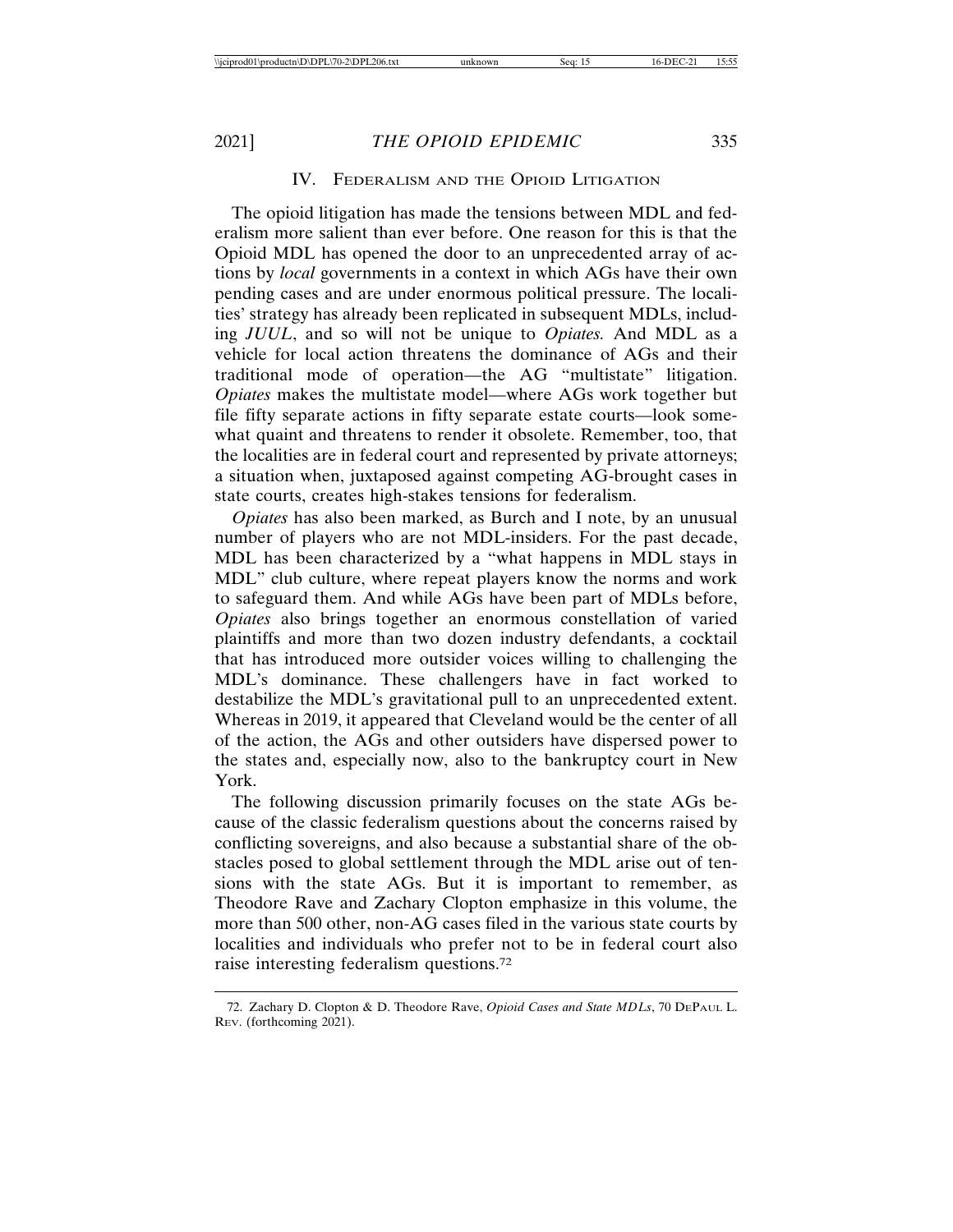Judge Polster tried to coordinate with the AGs from the beginning, but coordination has not held firm throughout. There have been disputes related to information disclosure, races to state court houses and a battle over the novel "negotiation class." There have also been *intra*state federalism disputes. These developments are detailed in the forthcoming piece with Burch, *MDL Revolution*. 73 This Part offers only broad brushstrokes.

#### *A. Races to the Courthouse and Dialectical Litigation*

Despite Judge Polster's efforts to centralize in his court all movement toward resolution of the cases, he was ultimately unable to persuade several state AGs and the parallel state-court judges from moving ahead with their own cases in their home state courts. Oklahoma was first. In June 2017, state AG Mike Hunter filed his complaint in state court.74 Despite repeated efforts by the MDL court and litigating parties in the MDL to delay the state trial pending global settlement negotiations, AG Hunter and the state judge trying the case refused to wait.75

All but seven states' AGs are elected, as are most state judges.<sup>76</sup> Oklahoma revealed an elected AG eager to show himself responsive to his citizenry *at home*, and an elected state-court judge presiding over a televised and intensely reported two-week trial. These are political drivers that the MDL, despite its massive leverage even early on, could not stop.

The threat of a state-court trial in turn creates settlement momentum in the MDL. Trial threatens factual disclosures or pattern-setting, potentially leverage-changing, jury verdicts and awards. The Oklahoma AG settled with manufacturers Purdue and Teva on the eve of trial, and then won a \$465 million trial verdict against Johnson & Johnson, after a trial that revealed the company's misleading mar-

<sup>73.</sup> Gluck & Burch, *supra* note 24.

<sup>74.</sup> *See* Randy Ellis, *First Major Opioid Trial Begins In Oklahoma*, GOVERNING (May 28, 2019), https://www.governing.com/topics/health-human-services/tns-oklahoma-opioid-trial-.

<sup>75.</sup> Andrew Joseph, *Why Houston and other cities want nothing to do with the massive national opioid lawsuit*, STAT (Mar. 27, 2018), https://www.statnews.com/2018/03/27/houston-nationalopioid-lawsuit ("[S]ome officials think they might be able to get ahead of the national litigation [by suing in state court]—no matter how fast [Judge] Polster intends to reach a deal—so they can either get a separate settlement or go to trial before a global settlement is reached.").

<sup>76.</sup> *State Attorneys General*, KAISER FAM. FOUND., https://www.kff.org/other/state-indicator/ state-attorney-generals/?currentTimeframe=0&sortModel=%7B%22colId%22:%22Location %22,%22sort%22:%22asc%22%7D (last visited Mar. 28, 2021); *Judicial selection in the states*, BALLOTPEDIA, https://ballotpedia.org/Judicial\_selection\_in\_the\_states (last visited Mar. 28, 2021).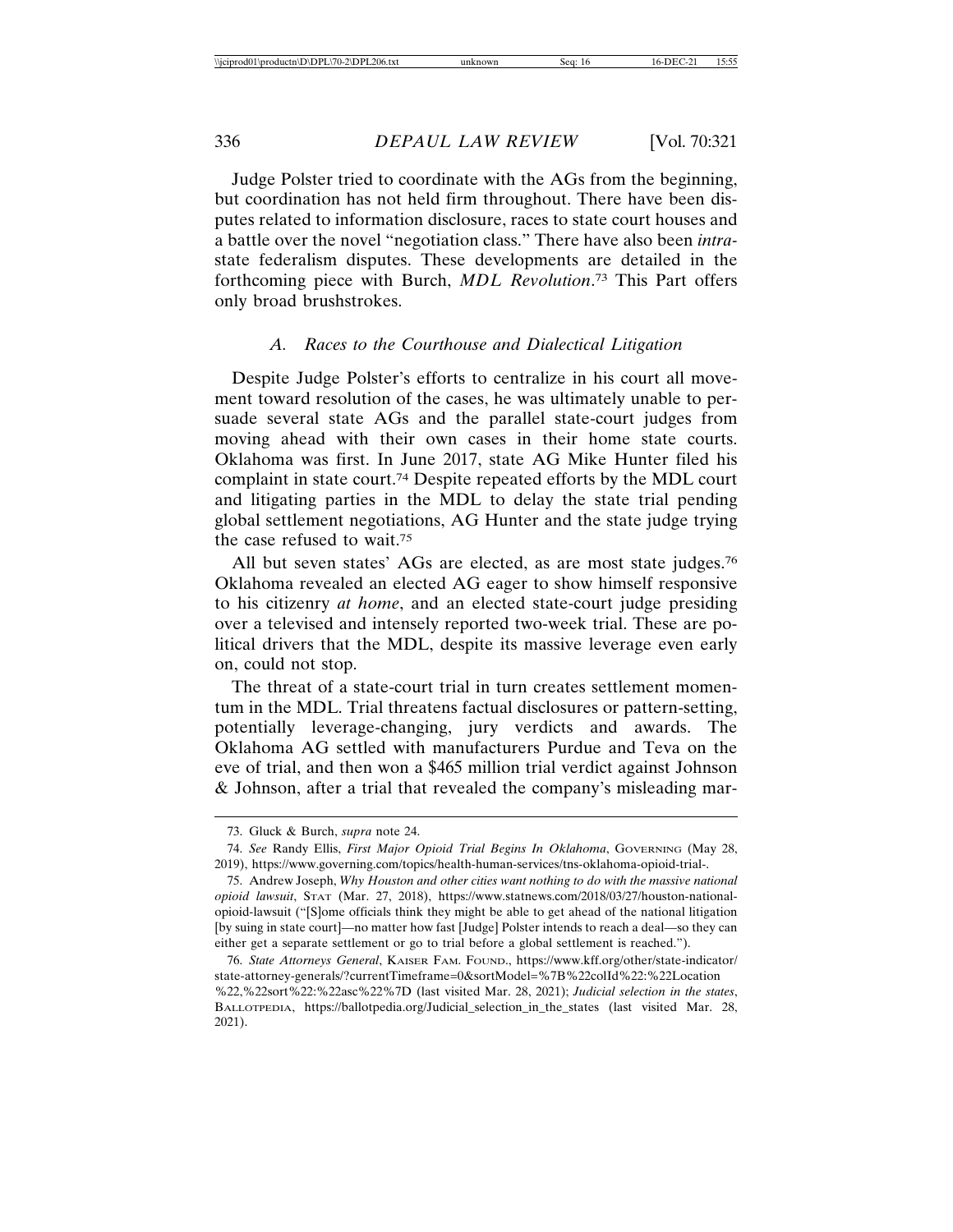keting practices.77 The Oklahoma AG's solitary action also gave the public access to a great deal evidence on both sides: 33 days of televised trial testimony, 874 exhibits, and 42 witnesses.78

That in turn created a frenzy toward settlement in the MDL before the next round of cases (those were to be bellwether trials created by the MDL itself, followed by a state-court trial in New York—which was delayed due to the COVID-19 pandemic). And *that* in turn spurred the MDL judge to encourage the parties to innovate new forms of procedure to try to advance settlement negotiations. The result was a *new form of class action*—the "negotiation class"—which sought to bind future and yet-to-file parties for purposes of negotiating settlement.79

AGs both led negotiations and opposed them. Ohio's AG, Dave Yost, publicly complained at one point that the four state AGs leading negotiations "don't speak for Ohio,"80 a reminder that horizontal federalism (state-state) tensions were also in the mix.

Pretrial action in the Massachusetts state trial also contributed to changes in bargaining leverage, public pressure, and momentum in the MDL. In particular, public disclosures of evidence about Purdue and the Sackers' efforts to capitalize on the addictive properties of opioids81—despite the fact that Judge Polster had tried to impose a confidentiality order on his side in the MDL—created both conflict and opportunity.82 Massachusetts's novel lawsuit against members of the Sackler family led other states to amend their complaints thereaf-

80. Jeff Overley, *State AGs Reach \$48B Proposed Deal to End Opioid Cases*, LAW360 (Oct. 21, 2019, 5:52 PM).

81. *See* The Commonwealth's Pre-Hearing Memorandum for the Hearing Set for January 25, 2019, Commonwealth v. Purdue Pharma L.P., No. 1884-cv-01808 (BLS2) (Mass. Sup. Ct. Jan. 15, 2019); Vince Sullivan, *Purdue Files Ch. 11 Suit Seeking Stay Of Opioid Litigation*, LAW360 (Sept. 19, 2019, 6:17 PM); Chris Villani, *Purdue Says Mass. Opioid Suit Sets Dangerous Precedent*, LAW360 (Aug. 2, 2019, 7:04 PM).

82. In June 2018, the Massachusetts AG filed her own case in Massachusetts state court. Later that year, she filed a heavily redacted amended complaint with further allegations and details about the Sackler family. Media outlets pushed for disclosure of the information, and the state

<sup>77.</sup> *See* Nate Raymond & Jonathan Stempel, *Oklahoma judge reduces Johnson & Johnson opioid payout to \$465 million*, REUTERS (Nov. 15, 2019, 2:12 PM), https://www.reuters.com/article/us-usa-opioids-litigation-oklahoma/oklahoma-judge-reduces-johnson-johnson-opioid-payoutto-465-million-idUSKBN1XP27F.

<sup>78.</sup> Judgment After Non-Jury Trial ¶ 2, Oklahoma *ex rel.* Hunter v. Purdue Pharma L.P., No. CJ-2017-816 (Ok. Dist. Ct. Aug. 26, 2019).

<sup>79.</sup> *See, e.g.*, Jeff Overley, *Opioid MDL 'Negotiation Class' Wins Approval*, LAW360 (Sept. 11, 2019, 5:39 PM). The idea of the negotiation class is to extend the class-action framework from Rule 23 to negotiations. It would allow the class to bargain as a collective on the front end, prevent later infighting and splintering among plaintiffs, and give defendants a sense of the scope of peace they will obtain on the back end (without having to wait and see how many members opt out).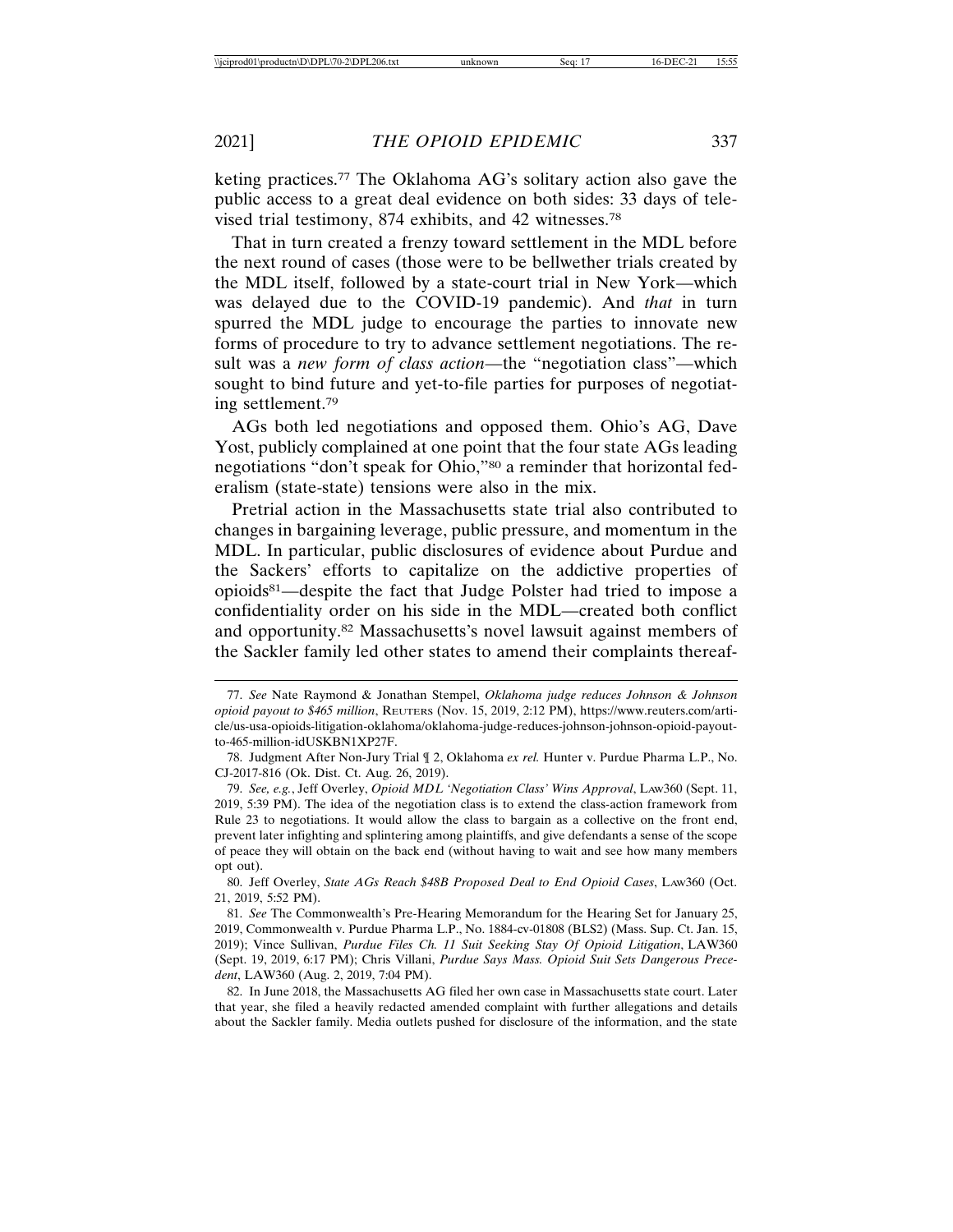ter or file new suits against members of the family entirely.83 The Sacklers were also then brought into the MDL as named, individual defendants by myriad plaintiffs, including localities.<sup>84</sup> The Massachusetts state judge noted at the time that the state "court is not bound by the parties' designation of information or documents as confidential [in the federal protective order]."85

At a broader level, these dialectical moves brought benefits to the MDL not seen when MDL's nationalism full works as a steamroller. The localities' aggressive litigation efforts spurred those of the AGs, and then urged the federal Department of Justice to act. Each AG move then reinjected energy into the MDL. In addition, the very existence of cases outside of the MDL court not only generated public information in a world typically marked by transparency but also moved the needle on substantive state-law development. As Burch and I detail, the drive to settle that is typical in MDLs has stymied a great deal of substantive state tort-law development.<sup>86</sup> For example, even after tobacco, guns, and now opioids, the law on the tort of public nuisance that underlies a lot of these actions is surprisingly underdeveloped because the cases are settled, not tried, and often lack even basic motion practice. And while the existence of state cases cannot substitute for the lack of appellate review of most MDL actions, the parallel proceedings do provide some salutary legal redundancy by giving aspects of the case to different judges and so defuse the monopoly of the federal judge.

AG ultimately supported the request, even though much of that same information, in the MDL's case, had been ruled confidential.

<sup>83.</sup> *See* Roni Caryn Rabin, *New York Sues Sackler Family Members and Drug Distributors*, N.Y. TIMES (Mar. 28, 2019), https://www.nytimes.com/2019/03/28/health/new-york-lawsuitopioids-sacklers-distributors.html; Press Release, AG Jennings files suit against Sackler family for role in opioid crisis, DEL. NEWS (Sept. 9, 2019), https://news.delaware.gov/2019/09/09/ag-jennings-files-suit-against-sackler-family-for-role-in-opioid-crisis; Press Release, Attorney General Tong Expands Lawsuit Against Purdue, Sacklers, Alleges Fraudulent Transfer of Funds to Evade Accountability to Connecticut Victims of Opioid Epidemic, OFF. ATT'Y GEN. CONN. (Apr. 22, 2019), https://portal.ct.gov/AG/Press-Releases/2019-Press-Releases/AG-TONG-EXPANDS-LAWSUIT-AGAINST-PURDUE-SACKLERS-ALLEGES-FRAUDULENT-TRANSFER-OF-FUNDS.

<sup>84.</sup> *See Content Details: 17-2804 - In Re: National Prescription Opiate Litigation*, G??I???, https://www.govinfo.gov/app/details/USCOURTS-ohnd-1\_17-md-02804/USCOURTS-ohnd-1\_17-md-02804-0/summary (last visited Mar. 28, 2021); *see, e.g.*, Short Form Supplementing Complaint and Amending Defendants and Jury Demand, *In re* Nat'l Prescription Opiate Litig., No. 1:17-md-02804-DAP (N.D. Ohio Mar. 15, 2019) (motioning the court to permit Hancock County, Mississippi to add members of the Sackler family to its complaint in the MDL).

<sup>85.</sup> Memorandum of Decision and Order on Emergency Motion to Terminate Impoundment at 10, Commonwealth v. Purdue Pharma Inc., No. 1884-01808-BLS2 (Mass. Sup. Ct. Jan. 30, 2019).

<sup>86.</sup> Gluck & Burch, *supra* note 24 (manuscript at 44).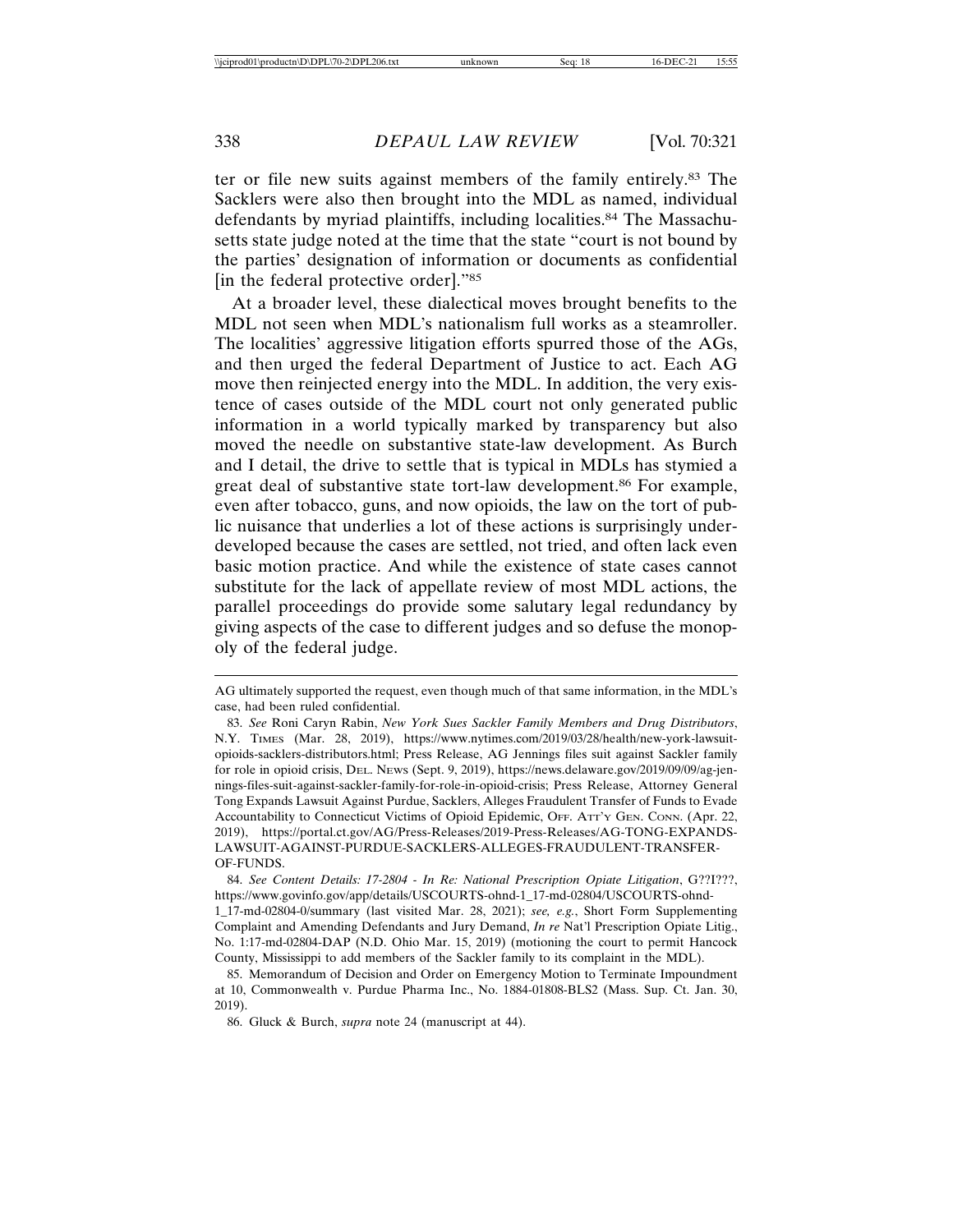#### *B. Intrastate State Disputes: States Versus Their Own Localities*

It is also important to note how *Opiates* has given rise to some challenging *intra*state federalism issues. The first set of tensions derives directly from the MDL: state AGs have challenged the local governments' rights to sue at all, arguing state preemption of local action. They filed a mandamus action in 2019, contending that "only a State Attorney General has parens-patriae standing to prosecute claims vindicating generalized harm to a State's inhabitants. Political subdivisions do not have parens-patriae standing," and the MDL bellwether "trial would fragment the State's claims, pose a high risk of inconsistent verdicts, result in duplicative or overlapping damages, and misallocate funds in the State."87 They also strenuously opposed the negotiation class: twenty-six AGs filed a letter with the district court,88 followed by another letter from thirty-nine, including D.C. and Guam, responding to plaintiffs' notice of certification of the negotiation class. The AGs argued that "the amended proposal inverts the relationship between each State and its own political subdivision."89

Former AGs also wrote a bipartisan op-ed in the *Wall Street Journal*, arguing that AGs have unique investigatory powers that better situate them vis- $\hat{a}$ -vis tortfeasors than localities,<sup>90</sup> and criticizing the "cottage industry of law professors [that] has sprung up conjuring novel procedural vehicles never approved by courts to wrestle cities and counties into settlements."91

The Sixth Circuit stuck down the negotiation class in September 2020, primarily on the ground that the concept operates entirely outside of the Federal Rules.<sup>92</sup>

<sup>87.</sup> Petition for Writ of Mandamus of State of Ohio at 2, *In re* State of Ohio, No. 19-3827 (6th Cir. Aug. 30, 2019).

<sup>88.</sup> Letter Re: Plaintiffs' Notice of Motion and Motion for Certification of Rule 23(b)(3) Cities/Counties Negotiation Class, *In re* Nat'l Prescription Opiate Litig., No. 1:17-md-02804-DAP (N.D. Ohio June 24, 2019).

<sup>89.</sup> Letter from 39 State Attorneys General Re: Plaintiffs' Renewed and Amended Notice of Motion for Certification of Rule 23(b)(3) Cities / Counties Negotiation Class, *In re* Nat'l Prescription Opiate Litig., No. 1:17-md-2804-DAP (N.D. Ohio July 23, 2019).

<sup>90.</sup> George Jepsen & Perry Zinn Rowthorn, Opinion, *Leave Opioid Lawsuits to State Attorneys General*, WALL ST. J. (Mar. 3, 2019, 4:44 PM), https://www.wsj.com/articles/leave-opioidlawsuits-to-state-attorneys-general-11551649471.

<sup>91.</sup> *Id.* ("Cities and counties . . . need to show that specific people or entities committed a specific act or omission that caused the localities—not their residents—specific damages. Even if they meet that challenge, they arguably have to show that the legal chain of causation wasn't broken by prescribing doctors who could judge the risks themselves or drug dealers whose criminal activity may not be opioid companies' legal responsibility.").

<sup>92.</sup> *In re* Nat'l Prescription Opiate Litig., 976 F.3d 664, 672–74 (6th Cir. 2020) ("What Plaintiffs fail to appreciate is that a new form of class action, wholly untethered from Rule 23, may not be employed by a court.").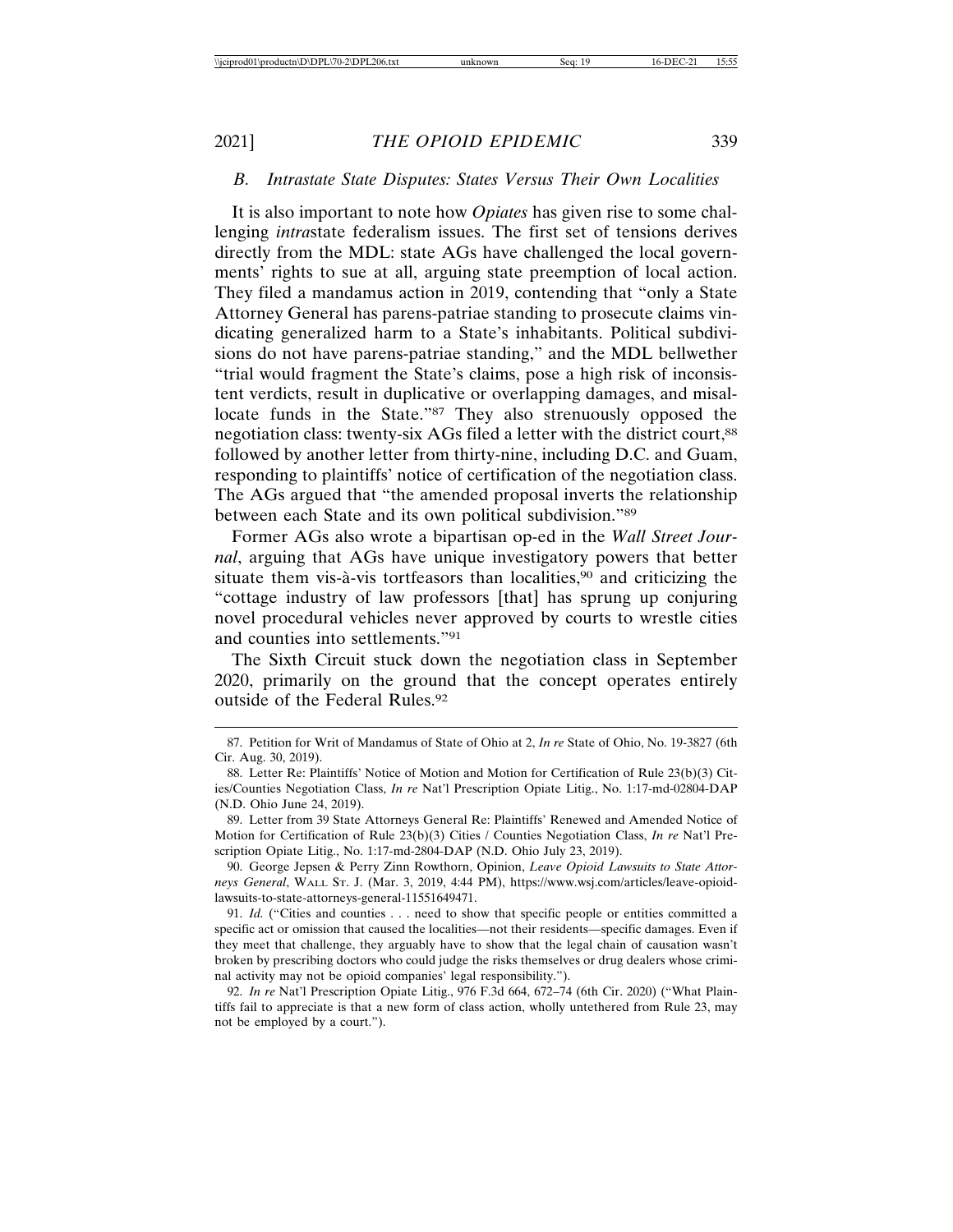Related to the AGs' objections to the negotiation class have been intrastate disputes over which governmental actor has the right to allocate settlement funds. In December 2019, Ohio AG Yost attempted to place a state constitutional amendment on the ballot to establish a foundation to distribute any opioid-related settlement funds.<sup>93</sup> When that effort was unsuccessful,<sup>94</sup> Yost changed tactics and sought cooperation with other state actors. He worked with the governor to unveil a "One Ohio" plan, which provides a formula of allocation of any settlements to the state foundation, the localities, the AG's office, and private attorneys fees.<sup>95</sup> Texas soon followed with a similar agreement.<sup>96</sup>

Some defendants have used the very existence of state lawsuits to try to block the MDL altogether. In West Virginia, Defendants Mc-Kesson, Cardinal, and AmerisourceBergen have argued their previous settlements with the state *preclude* federal suits on behalf of the localities.<sup>97</sup>

#### *C. The Federal Government*

The Department of Justice (DOJ) also has been a presence. In April 2018, DOJ expressed its desire to join settlement negotiations in order to ensure that any ensuing settlement is "structured to serve the public interest" and to recover some of the expenses the federal government incurred in responding to the epidemic.98 The parties tussled with DOJ to release years of information from its Automated Records and Consolidated Orders System (ARCOS). Upon Drug Enforce-

?slreturn=20210226115757 (providing detail on the deal).

<sup>93.</sup> Memorandum from Jonathan Blanton, Deputy Att'y Gen. for Major Litig., Ohio Att'y Gen. Office, to Dave Yost, Ohio Att'y Gen. (Dec. 2, 2019), https://assets.documentcloud.org/ documents/6569123/Proposed-Constitutional-Amendment-On-Opioid.pdf.

<sup>94.</sup> Karen Kasler, *House Leaders: Opioid Settlement Amendment Won't Make Ballot*, STATE-HOUSE NEWS BUREAU (Dec. 10, 2019), https://www.statenews.org/post/house-leaders-opioid-settlement-amendment-won-t-make-ballot.

<sup>95.</sup> Laura A. Bischoff, *Ohio unites to push for settlement in opioid lawsuits*, DAYTON DAILY NEWS (Mar. 11, 2020), https://www.daytondailynews.com/news/local/ohio-unites-push-for-settlement-opioid-lawsuits/pyny06Y5Pg3sUMx7cBci6H.

<sup>96.</sup> *Texas Opioid Abatement Fund Council and Settlement Allocation Term Sheet*, TEX. ATT'Y GEN. (May 13, 2020), https://www.texasattorneygeneral.gov/sites/default/files/images/admin/ 2020/Press/Texas%20Term%20Sheet%20(incl%20Ex%20A-C)(Fully%20Executed).pdf; *see also* Amanda Bronstad, *Texas AG Reaches Deal With 254 Counties Ahead of Global Opioid Settlement*, LAW.COM (May 28, 2020. 6:05 PM), https://www.law.com/texaslawyer/2020/05/28/ texas-ag-reaches-deal-with-254-counties-ahead-of-global-opioid-settlement/

<sup>97.</sup> *See, e.g.*, Memorandum of Law in Support of McKesson Corporation's Motion to Dismiss or for Summary Judgment on *Res Judicata* and Release Grounds, City of Huntington v. AmerisourceBergen Drug Co., No. 3:17-cv-01362 (S.D. W. Va. Mar. 13, 2020).

<sup>98.</sup> *See* United States' Memorandum in Support of Its Motion to Participate in Settlement Discussions and as Friend of the Court at 1–2, *In re* Nat'l Prescription Opiate Litig., No. 1:17 md-02804-DAP (N.D. Ohio Apr. 2, 2018).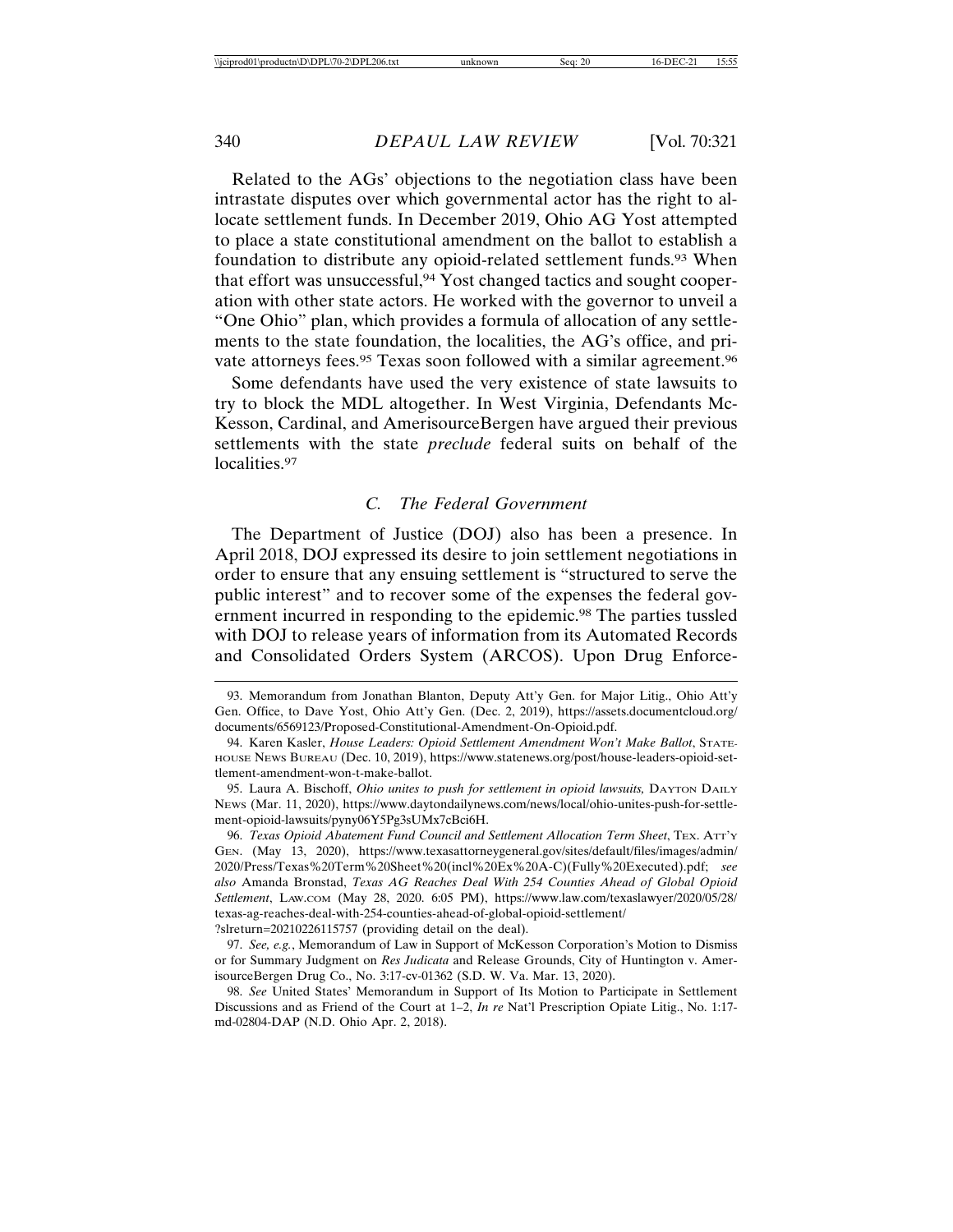ment Administration delay, Judge Polster ordered that DOJ produce the data for six states $99$  and later for every state.<sup>100</sup>

In 2020, DOJ settled with Purdue in the New York bankruptcy court, but, interestingly, voluntarily committed a large portion of settlement proceeds—some \$1.775 billion—to be applied to the claims of the states and localities—an interesting recognition of their importance of the state and local cases.101

#### *D. Bankruptcy Court as Another Unorthodox Workaround*

Bankruptcy has emerged as another unorthodox workaround to challenges posed by nationwide cases in a federalist system.

Purdue filed for Chapter 11 bankruptcy in the Southern District of New York in September 2019.102 An automatic stay of litigation typically attaches to a bankruptcy filing pursuant to the Bankruptcy Code.103 However, the Code also provides a federalism exception for suits by governments enforcing their "police and regulatory powers."104 Purdue argued that the exceptions did not apply but, rather than litigate the issue, filed for a preliminary injunction.105 The filing

101. Press Release, Justice Department Announces Global Resolution of Criminal and Civil Investigations with Opioid Manufacturer Purdue Pharma and Civil Settlement with Members of the Sackler Family, OFF. PUB. AFF., U.S. DEP'T JUST. (Oct. 21, 2020), https://www.justice.gov/ opa/pr/justice-department-announces-global-resolution-criminal-and-civil-investigations-opioid; *see* Jan Hoffman & Katie Benner, *Purdue Pharma Pleads Guilty to Criminal Charges for Opioid Sales*, N.Y. TIMES (Oct. 21, 2020), https://www.nytimes.com/2020/10/21/health/purdue-opioidscriminal-charges.html (last updated Mar. 16, 2021).

102. *See* Jan Hoffman & Mary Williams Walsh, *Purdue Pharma, Maker of OxyContin, Files for Bankruptcy*, N.Y. TI??? (Sept. 15, 2019), https://www.nytimes.com/2019/09/15/health/purduepharma-bankruptcy-opioids-settlement.html.

103. 11 U.S.C. § 362 (2018); *see generally* Frank R. Kennedy, *The Automatic Stay in Bankruptcy*, 11 U. MICH. J. L. REFORM 177 (1978) (discussing § 362(a) in detail).

104. 11 U.S.C. § 362(b)(4); *see also* Troy A. McKenzie, *Toward a Bankruptcy Model for Nonclass Aggregate Litigation*, 87 N.Y.U. L. REV. 960, 960 (2012) (arguing that "bankruptcy serves as a better model for judging when to use, and how to order, nonclass aggregation of mass tort litigation.").

105. *See* Complaint for Injunctive Relief, *In re* Purdue Pharma L.P., No. 19-23649-rdd (Bankr. S.D.N.Y. Sept. 18, 2019) ("Debtors in no way concede that the Governmental Actions fall within the limited 'police power' exception to the automatic stay . . . But, because the stakes to the Debtors are so high, the Debtors cannot risk a case-by-case or claim-by-claim litigation of the scope of the automatic stay . . . Instead, the Debtors ask that this Court stay the tidal wave of litigation that will drown the Debtors and most certainly frustrate their successful reorganization.").

<sup>99.</sup> Order Regarding ARCOS Data at 12, *In re* Nat'l Prescription Opiate Litig., No. 1:17-md-02804-DAP, (N.D. Ohio Apr. 11, 2018).

<sup>100.</sup> Second Order Regarding ARCOS Data at 1–2, *In re* Nat'l Prescription Opiate Litig., No. 1:17-md-02804-DAP (N.D. Ohio May 8, 2018). Judge Polster had rejected public records requests filed by the *Washington Post* and two West Virginia-based media to gain access to the data, but the Sixth Circuit ultimately overruled him.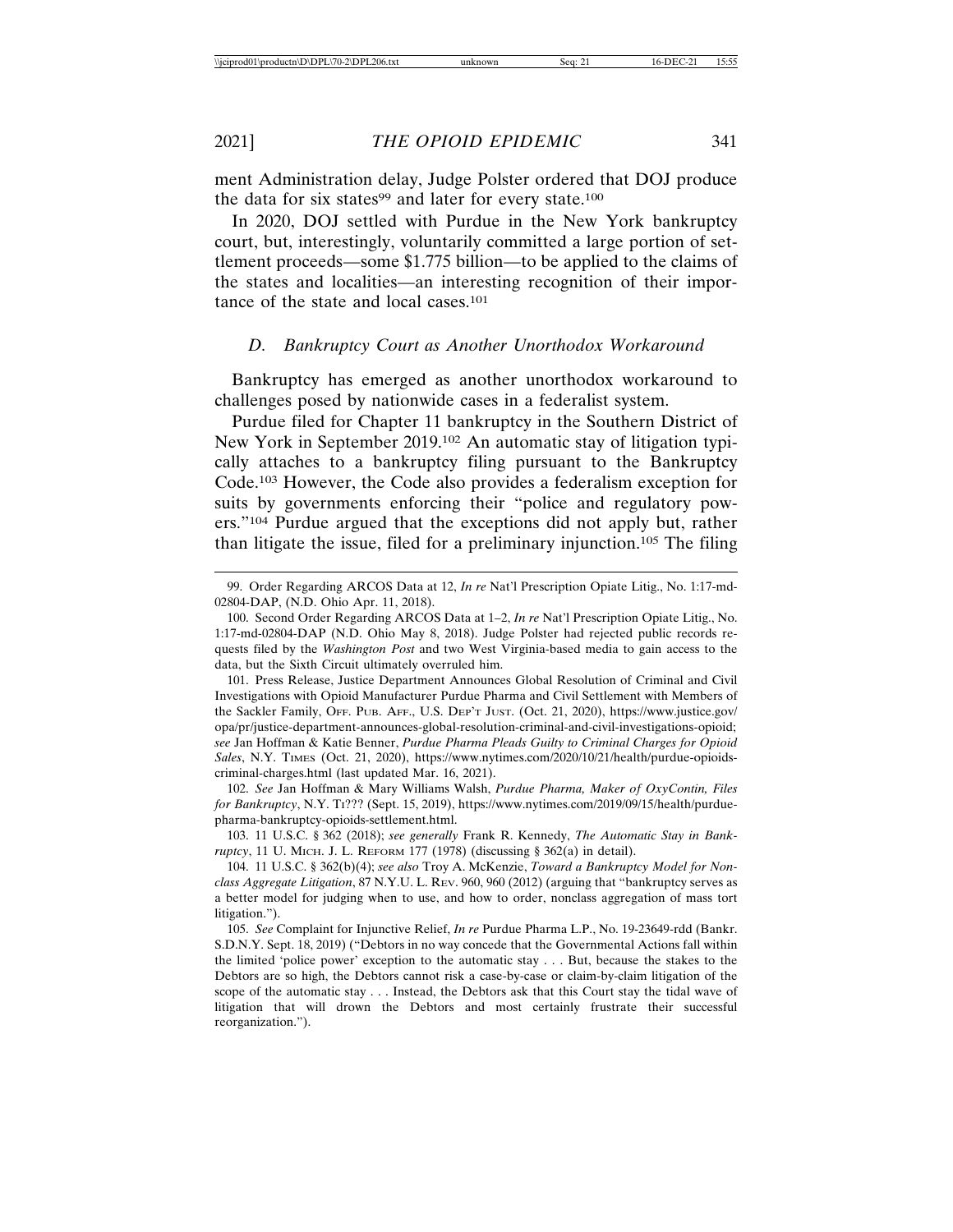argued: "Protection from uncontrolled litigation is the singular feature of bankruptcy that makes it an effective tool for the successful resolution of mass tort matters."106

The bankruptcy court did not rule on the applicability of the government exception to the automatic stay under the law but granted a temporary stay to allow settlement negotiations to proceed.

There is precedent for this unusual use of bankruptcy in mega-MDLs. In the *Takata* MDL, which grew out of the thousands of lawsuits against the airbag manufacturing company,<sup>107</sup> even non-debtors—that is, industry defendants not in bankruptcy themselves—used the bankruptcy process to settle parts of the MDL case. So-called "channeling injunctions" have been justified by bankruptcy courts under their general equitable authority under the Bankruptcy Code, which empowers them to issue "any order, process, or judgment that is necessary or appropriate to carry out the provisions" of the Code.108 Channeling injunctions also were used by doctors and distributors in connection with Dow Corning's bankruptcy over breast implants.109

This role for bankruptcy highlights some interesting issues. First, the bankruptcy court's power to stop all litigation to resolve all current *and* future pending claims against the debtor, both ends the race-tothe-courthouse *and* deals with the issue of future preclusion even in the absence of a class action. The parties in the opioid MDL are concerned not only about parallel state lawsuits, but also about the more than 30,000 other localities that have not yet sued. Bankruptcy court provides one answer. What is more, bankruptcy court seems to be the *only* court with jurisdiction to stop both state and federal cases alike an odd result given that the bankruptcy court is not even an Article III federal court. In other words, while bankruptcy court may be a helpful workaround in the limited instances in which a company is indeed prepared to go bankrupt, it seems far from any considered or broadly applicable solution to the federalism challenges that the U.S. Consti-

<sup>106.</sup> Debtor's Informational Brief at 6, *In re* Purdue Pharma L.P., No. 19-23649-rdd (Bankr. S.D.N.Y. Sept. 16, 2019).

<sup>107.</sup> *See generally Airbag maker Takata files for bankruptcy in Japan and US, seeking \$1.6B aid from Key Safety Systems*, REUTERS (June 26, 2017, 2:51 AM), https://www.cnbc.com/2017/06/ 25/takata-files-for-us-chapter-11-bankruptcy-in-delaware-expected-to-file-in-japan-soon.html.

<sup>108. 11</sup> U.S.C. § 105(a) (2018); *see generally* Eric D. Green et al., *Future Claimant Trusts and "Channeling Injunctions" to Resolve Mass Tort Environmental Liability in Bankruptcy: The Met-Coil Model*, 22 EMORY BANKR. DEV. J. 157 (2005).

<sup>109.</sup> *See* Gary Svirsky et al., *A Field Guide to Channeling Injunctions And Litigation Trusts*, 260 N.Y. L.J. SPECIAL REP. (July 16, 2018). The protected non-debtor's alleged liability derives from the debtor's alleged liability: the non-debtor contributes to the settlement fund, and the non-debtor has a sufficient "unity of interest" with the debtor. *Id.*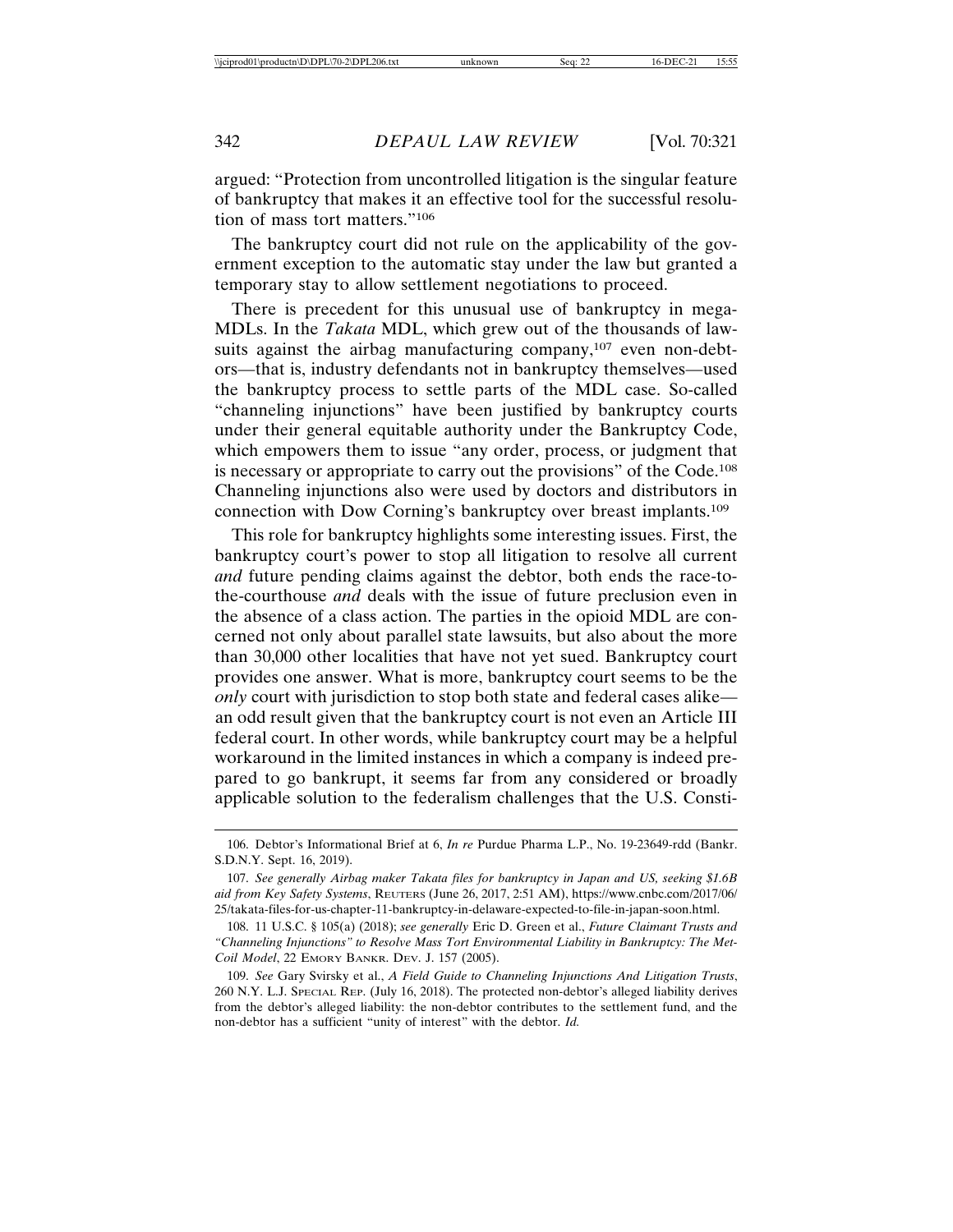tution and the Federal Rules and supporting statutes pose for resolving nationwide cases in our federalist system.

## V. CONCLUSION

Unorthodox procedures tend to emerge, and then grow, when the confines of the current system no longer work well. Justice Kennedy noted in *McIntyre* that, there is no such thing yet as nationwide jurisdiction.110 But MDLs often effectively assert something similar to it. MDL courts that may have no jurisdiction over far-flung federal lawsuits still resolve claims brought by those plaintiffs dragged into the MDL from federal courts across the country with no option to opt out. MDL courts compel state attorneys litigating parallel cases to contribute attorneys' fees toward MDL lawyers in an effort toward global peace across jurisdictions. MDLs exert power over state actors and state cases to coordinate, guard information, settle, and preclude. They often do not see a need to consider the nuances of differences across state law, much less welcome motion practice to develop it. Their rulings, whether on issues of jurisdiction, federalism or anything else, are rarely reviewed.

Justice Kennedy also suggested the possibility that Congress could enact a nationwide-jurisdiction statute to address harms directed to the U.S. economy as a whole, or perhaps even nationwide-tort claims as in *Opiates*. 111 The *Amchem* litigation, which involved the creation of a "settlement class" in order to resolve millions of dollars of claims brought by asbestos victims across the country in the 1990s raised similar concerns, with Congress trying but failing to enact a special federal statute to resolve those cases.112 Congress did pass such a statute after September 11th, and some experts likewise have called for a special opioid-litigation statute and one for claims anticipated to arise out of COVID-19.

 MDL's organic evolution into a nationalist animal makes evident the needs of modern litigation and perhaps the need for serious consideration of such new federal statutes. On the other hand, the lack of a formal federal rule on MDL nationalism still leaves *some* space for litigation federalism when the parties insist on asserting it. That has turned out to be the case in *Opiates*, to the surprise of many, given how dominant the MDL seemed at the outset. And the federalist voices have indeed brought benefits that disperse some of the con-

<sup>110.</sup> J. McIntyre Mach., Ltd. v. Nicastro, 564 U.S. 873, 884–86 (2011).

<sup>111.</sup> *Id.* at 885 (suggesting that "Congress could authorize the exercise of jurisdiction in appropriate courts.").

<sup>112.</sup> *See, e.g.*, Fairness in Asbestos Injury Resolution Act of 2005, S. 852, 109th Cong. (2005).